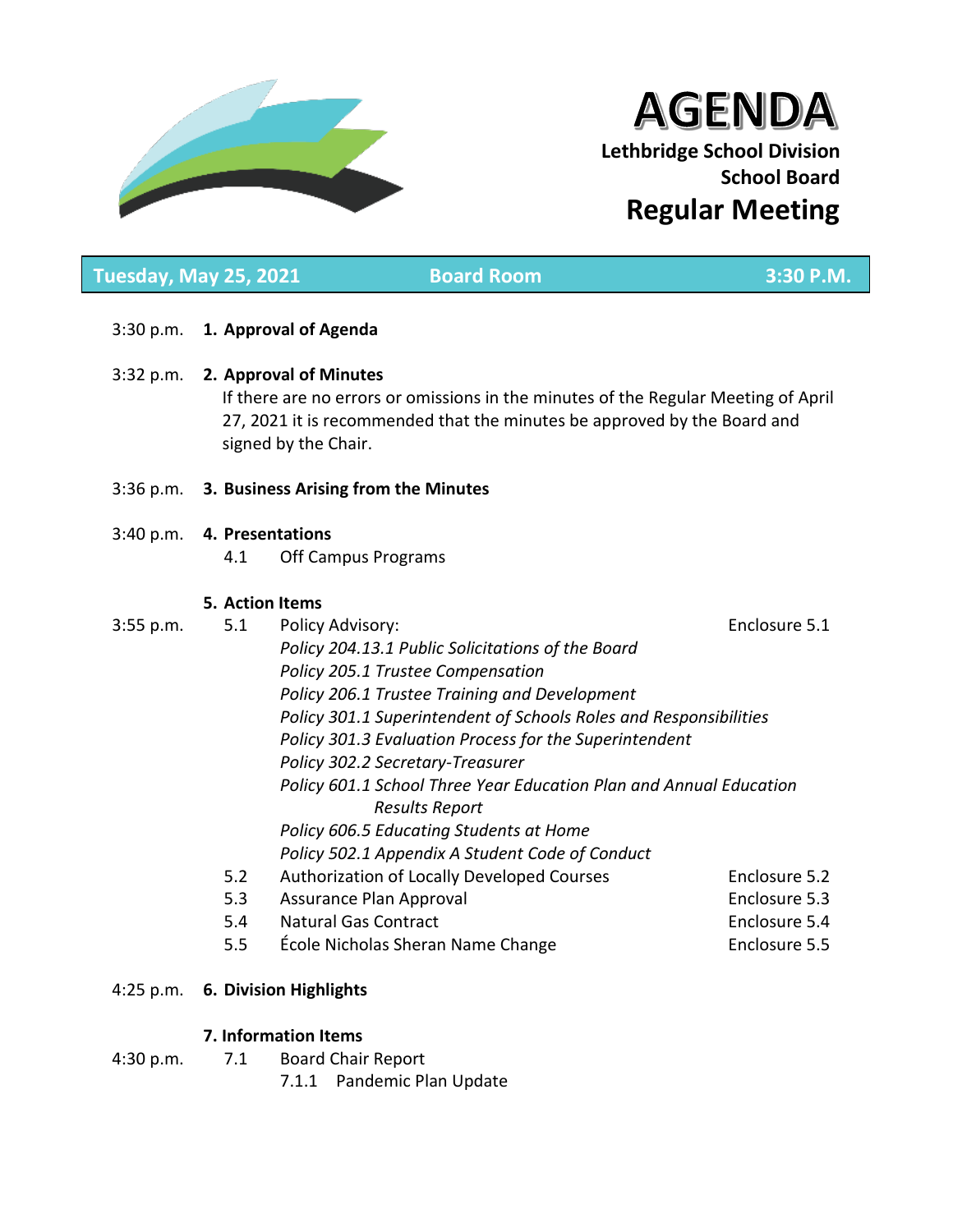| 4:35 p.m. | 7.2 | <b>Associate Superintendent Reports</b> |                                                 |                 |  |
|-----------|-----|-----------------------------------------|-------------------------------------------------|-----------------|--|
|           |     | 7.2.1                                   | <b>Business and Operations</b>                  | Enclosure 7.2.1 |  |
|           |     |                                         | <b>Student Transportation Task Force Report</b> |                 |  |
|           |     | 7.2.2                                   | <b>Human Resources</b>                          | Enclosure 7.2.2 |  |
|           |     | 7.2.3                                   | <b>Instructional Services</b>                   | Enclosure 7.2.3 |  |
| 4:50 p.m. |     | 7.3                                     | Superintendent Report                           |                 |  |
|           |     | 7.3.1                                   | <b>Board Priorities</b>                         | Enclosure 7.3.1 |  |
|           |     | 7.3.2                                   | Acknowledgement of Excellence                   | Enclosure 7.3.2 |  |
|           |     | 7.3.3                                   | Donations and Support                           | Enclosure 7.3.3 |  |
|           |     | 7.3.4                                   | School Graduation / Yearend Celebrations        | Enclosure 7.3.4 |  |
|           |     | 7.3.5                                   | <b>Calendar of Events</b>                       | Enclosure 7.3.5 |  |
|           |     |                                         |                                                 |                 |  |

# **5:00 p.m. Public Forum**

# **8. Reports**

| 5:15 p.m.   | 8.1  | Policy Advisory Committee - April 30 and May 5, 2021 | Enclosure 8.1  |  |
|-------------|------|------------------------------------------------------|----------------|--|
|             | 8.2  | Poverty Intervention Committee - May 5, 2021         | Enclosure 8.2  |  |
|             | 8.3  | ATA Local Council - May 5, 2021                      | Enclosure 8.3  |  |
|             | 8.4  | Board Budget Committee - May 6, 2021                 | Enclosure 8.4  |  |
|             | 8.5  | A.S.B.A. General Meeting - May 19, 2021              | Enclosure 8.5  |  |
|             |      | 9. Correspondence Sent                               |                |  |
| 5:25 p.m.   | 9.1  | Minister of Education - May 5, 2021                  | Enclosure 9.1  |  |
|             |      | 10. Correspondence Received                          |                |  |
| $5:28$ p.m. | 10.1 | City of Lethbridge Land Development - May 1, 2021    | Enclosure 10.1 |  |
|             |      |                                                      |                |  |

5:30 p.m. **Adjournment**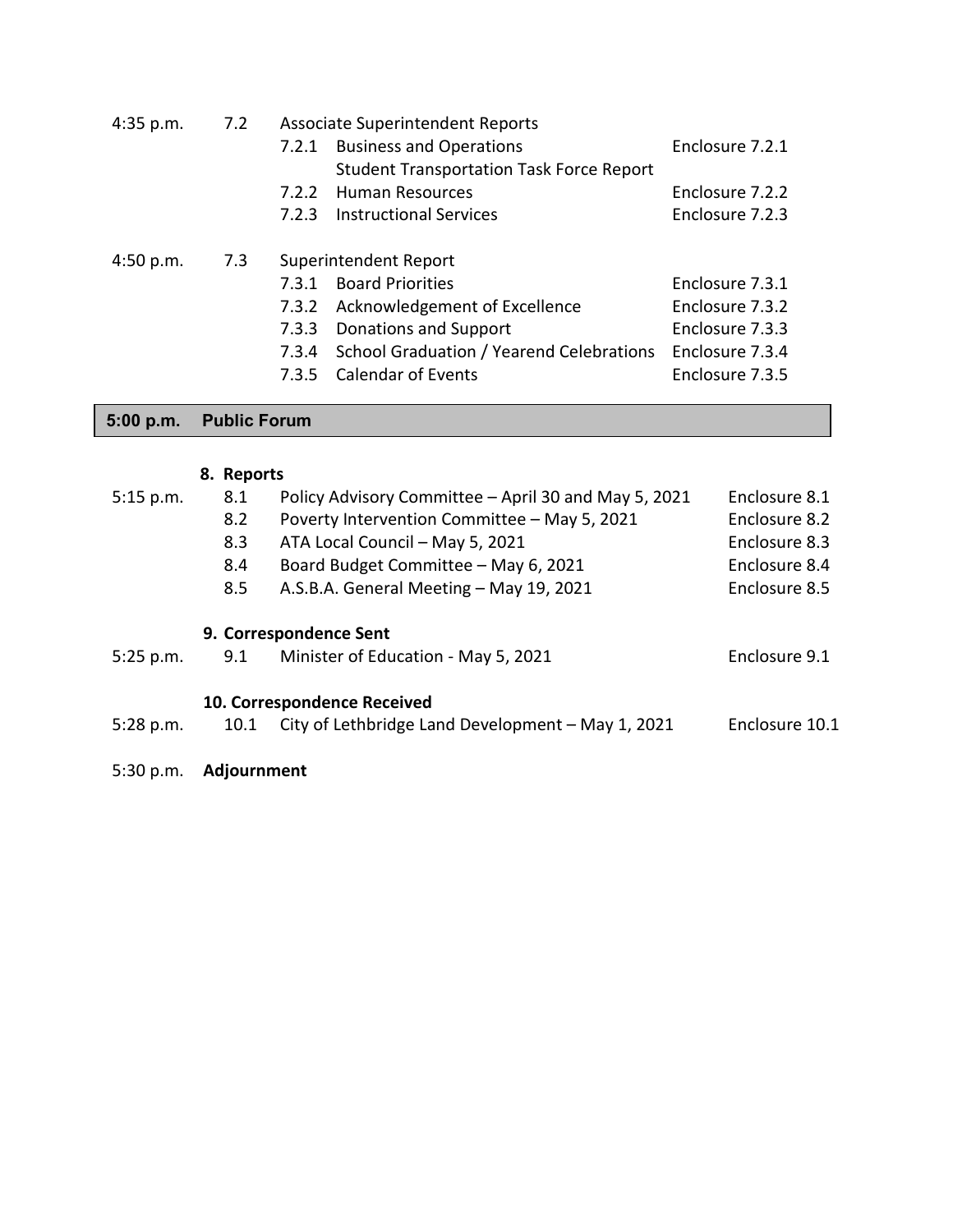May 25, 2021

To: Board of Trustees

From: Cheryl Gilmore Superintendent of Schools

#### **RE: Policy Review**

#### **Background**

Division policies are reviewed on a continuous basis to ensure they reflect the position of the Board. The Policy Advisory Committee has representation from the Board, Division School Council, each of the employee groups, and Division and school administration. Coordinator of Learning and International Education, Trish Syme coordinates the meetings. In the current year, the Policy Advisory Committee will:

- Finish review of any policies which were last reviewed in the 2019-2020 school year
- Policy review (including procedures, forms, and exhibits) of the 100, 200, and 300 series
- Changes required due to the passing of the Education Act July 2019 and updated provincial regulations
- Assist in the orientation of new members to the policy development process, as necessary

Trish Syme will attend the Board meeting and provide an overview of each policy, share any feedback that has been received and respond to questions trustees may have.

#### **Recommendation**

It is recommended that the Board adopt the revisions to the policies as presented by the Policy Advisory Committee, or as amended.

| Policy # | <b>Policy Name</b>                                                    | Action  |
|----------|-----------------------------------------------------------------------|---------|
| 204.13.1 | <b>Public Solicitations of the Board</b>                              | Amended |
| 205.1    | <b>Trustee Compensation</b>                                           | Amended |
| 206.1    | <b>Trustee Training and Development</b>                               | Amended |
| 301.1    | Superintendent of Schools Roles and Responsibilities                  | Amended |
| 301.3    | <b>Evaluation Process for the Superintendent</b>                      | Amended |
| 302.2    | Secretary-Treasurer                                                   | Amended |
| 601.1    | School Three Year Evaluation Plan and Annual Education Results Report | Amended |
| 606.5    | <b>Educating Students at Home</b>                                     | Removal |
| 502.1    | Appendix A Student Code of Conduct                                    | Review  |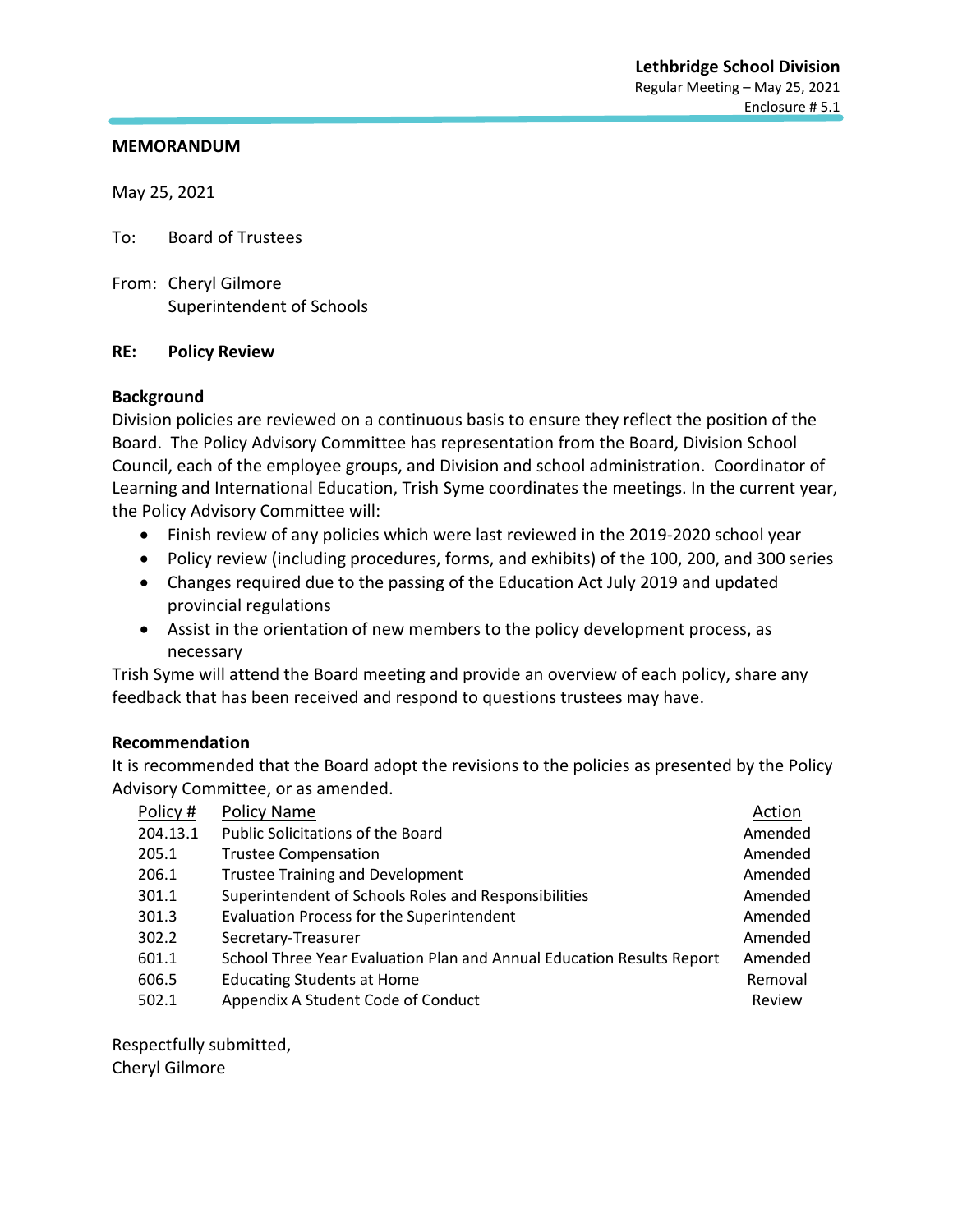May 25, 2021

To: Board of Trustees

From: Morag Asquith Associate Superintendent, Division of Instructional Services

#### **Re: Authorization of Locally Developed Courses**

#### **Background**

Alberta Education requires that all locally developed senior high courses be authorized for use by the Board of Trustees.

Division high schools have requested to use **Competencies in Math 15-5 (LDC1515) for 5 credits, newly acquired from the Red Deer School Division from September 1st, 2021 to August 31st, 2025** to enhance program offerings to students.

Previously authorized LDC 3219 Biology 35-3(AP) is set to expire without renewal and will need to be replaced with newly acquired **LDC3202 Biology (Advanced) 35-3 from The Calgary School Division, for use from September 1st, 2021 to August 31st, 2024.**

Alberta Education also requires the renewal of past acquired courses set to expire on August  $31<sup>st</sup>$ , 2021. Considering this, we ask the Board of Trustees to authorize the continued use of the following locally developed courses in all Division high schools to enhance program offerings to students:

#### **Authorization until August 31, 2024:**

- LDC 1299 Dance Performance 15 for 3 and 5 credits
- LDC 2299 Dance Performance 25 for 3 and 5 credits
- LDC 3299 Dance Performance 35 for 3 and 5 credits
- LDC 2468 Directing 25 for 5 credits
- LDC 3468 Directing 35 for 5 credits
- LDC 1513 ESL Expository English 15 for 5 credits
- LDC 2513 ESL Expository English 25 for 5credits
- LDC 1350 ESL Intro to Math 15 for 5 credits
- LDC 1148 Reading 15 for 3 and 5 credits
- LDC 2148 Reading 25 for 3 and 5 credits

#### **Authorization until August 31, 2025:**

LDC1149 Academic Achievement through English Language Development 15 for 3 credits LDC2149 Academic Achievement through English Language Development 25 for 3 credits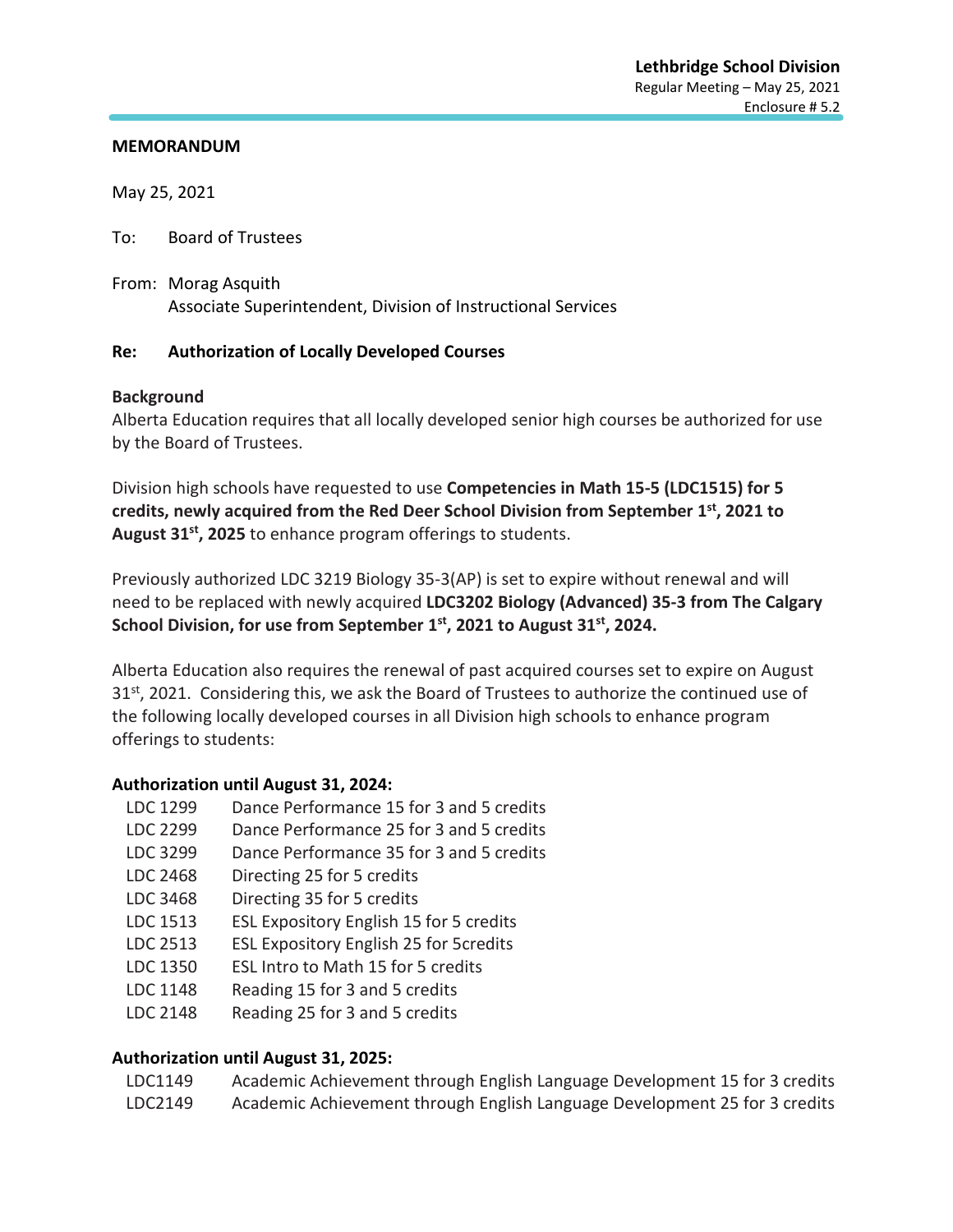- LDC3149 Academic Achievement through English Language Development 35 for 3 credits
- LDC 3754 Forensic Science Studies 35 for 5 credits
- LDC 2569 Forensic Studies 25 for 3 credits
- LDC 3569 Forensic Studies 35 for 3 credits
- LDC 1431 Instrumental Jazz 15 for 5 credits
- LDC 2431 Instrumental Jazz 25 for 5 credits
- LDC 3431 Instrumental Jazz 35 for 5 credits
- LDC 1509 Leadership, Character and Social Responsibility 15 for 3 and 5 credits
- LDC 2509 Leadership, Character and Social Responsibility 25 for 3 and 5 credits
- LDC 3509 Leadership, Character and Social Responsibility 35 for 3 and 5 credits
- LDC 1979 Musical Theatre 15 for 5 credits
- LDC 2979 Musical Theatre 25 for 5 credits
- LDC 3979 Musical Theatre 35 for 5 credits
- LDC 3152 Theory of Knowledge (IB) 35 for 3 credits
- LDC 1433 Vocal Jazz 15 for 3 and 5 credits
- LDC 2433 Vocal Jazz 25 for 3 and 5 credits
- LDC 3433 Vocal Jazz 35 for 3 and 5 credits

#### **Recommendation**

That the Board of Trustees approve the use of **LDC1515 Competencies in Math 15-5 for 5 credits newly acquired from the Red Deer School Division from September 1st, 2021 to August 31st, 2025** to enhance program offerings to students.

That the Board of Trustees approve the use of **LDC3202 Biology (Advanced) (2020) 35-3** in **place of expiring LDC3219 Biology 35-3 (AP) from September 1st, 2021 to August 31, 2024** to provide continuance of program offerings to students.

That the Board of Trustees approve the continued use of Dance Performance 15, 25, and 35 (LDC1299, LDC2299, LDC3299) for 3 and 5 credits until August 31, 2024 for use in all Division high schools.

That the Board of Trustees approve the continued use of Directing 25 and 35 (LDC2468, LDC3468) for 5 credits until August 31, 2024 for use in all Division high schools.

That the Board of Trustees approve the continued use of ESL Expository English 15 and 25 (LDC1513, LDC2513) for 5 credits until August 31, 2024 for use in all Division high schools.

That the Board of Trustees approve the continued use of ESL Intro to Math 15 (LDC1350) for 5 credits until August 31, 2024 for use in all Division high schools.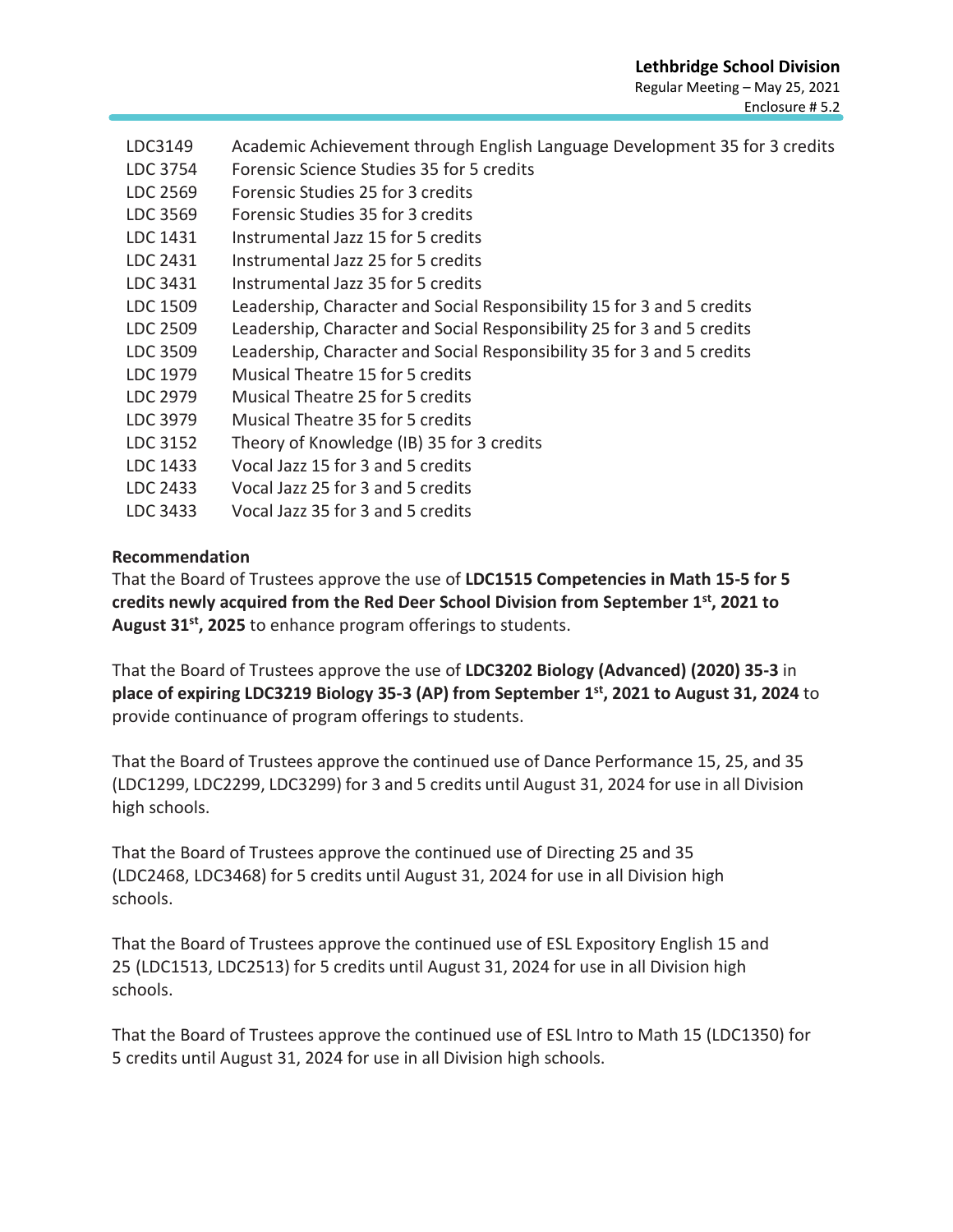That the Board of Trustees approve the continued use of Reading 15 and 25 (LDC1148, LDC2148) for 3 and 5 credits until August 31, 2024 for use in all Division high schools.

That the Board of Trustees approve the continued use of Academic Achievement through English Language Development 15, 25, and 35 (LDC1149, LDC2149, LDC3149) for 3 credits until August 31, 2025 for use in all Division high schools.

That the Board of Trustees approve the continued use of Forensic Science Studies 35 (LDC3754) for 5 credits until August 31, 2025 for use in all Division high schools.

That the Board of Trustees approve the continued use of Forensic Studies 25 and 35 (LDC2569, LDC3569) for 3 credits until August 31, 2025 for use in all Division high schools.

That the Board of Trustees approve the continued use of Instrumental Jazz 15, 25, and 35 (LDC1431, LDC2431, LDC3431) for 3 and 5 credits until August 31, 2025 for use in all Division high schools.

That the Board of Trustees approve the continued use of Leadership, Character and Social Responsibility 15, 25, and 35 (LDC1509, LDC2509, LDC3509) for 3 and 5 credits until August 31, 2025 for use in all Division high schools.

That the Board of Trustees approve the continued use of Musical Theatre 15, 25, and 35 (LDC1979, LDC2979, LDC3979) for 5 credits until August 31, 2025 for use in all Division high schools.

That the Board of Trustees approve the continued use of Theory of Knowledge 35 (LDC 3152) for 3 credits until August 31, 2025 for use in all Division high schools.

That the Board of Trustees approve the continued use of Vocal Jazz 15, 25, and 35 (LDC1433, LDC2433, LDC3433) for 5 credits until August 31, 2025 for use in all Division high schools.

Respectfully submitted, Morag Asquith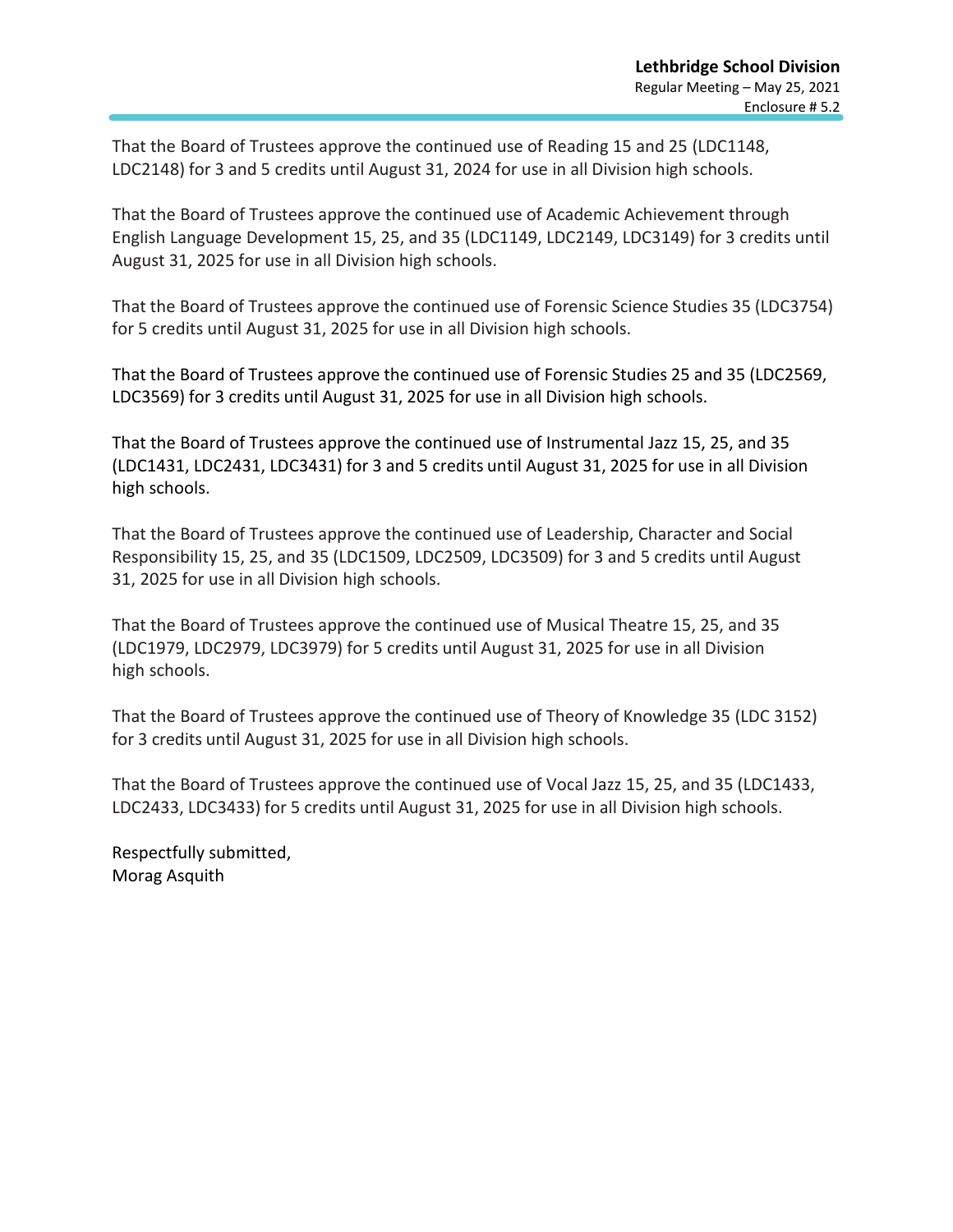May 25, 2021

To: Board of Trustees

From: Cheryl Gilmore Superintendent of Schools

#### **RE: Assurance Plan Approval**

#### **Background**

The provincial Assurance Framework requires school jurisdictions to develop and submit a Three-Year Assurance Plan by May 30 annually. This is the first year of the Assurance Plan model for Lethbridge School Division. Prior to this year, the Division developed a combined Three-Year Education Plan and Results Report for submission to the province November 30 annually. The Assurance Plan will be shared with the Board of Trustees and made available on the Division website.

#### **Recommendation**

It is recommended that the Board approve the Assurance Plan, as presented.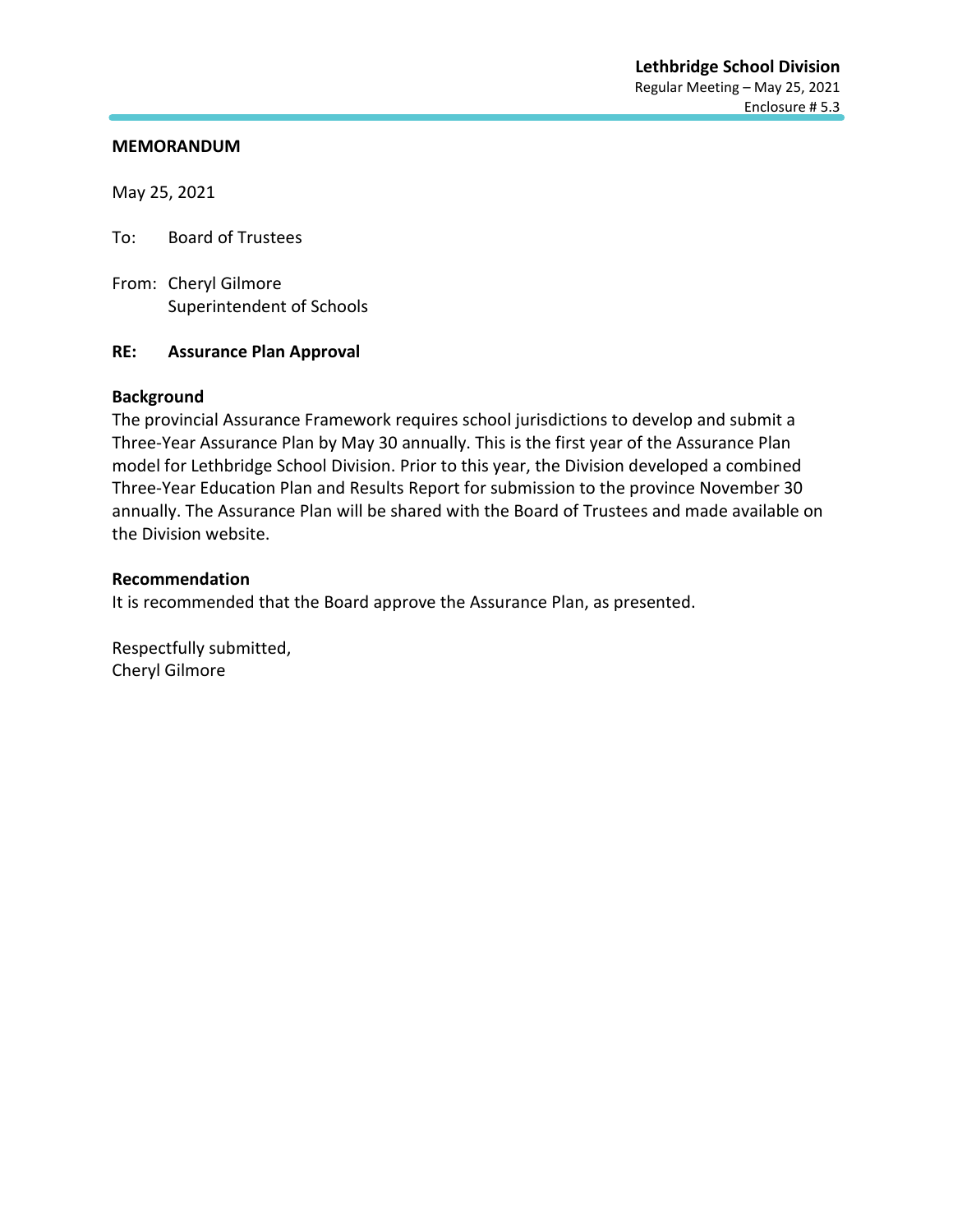May 25, 2021

To: Board of Trustees

From: Christine Lee Associate Superintendent, Business and Operations

#### **RE: Natural Gas Contract**

#### **Background**

Lethbridge School Division currently has an open market floating natural gas supply contract with Access Gas until December 2021. Current load rates are approximately \$3/GJ on average for the School Division.

Lethbridge School Division engaged the services of Energy Associates International (EAI) last year to support management of the Division's energy portfolio. Part of this process is monitoring future pricing on electricity and natural gas.

EAI has been monitoring the Natural Gas Market and has advised that rates are increasing. There is a rise in the Natural Gas Market from record lows in 2019 for the following reasons:

- 1. Change in storage protocol during maintenance periods suppliers are no longer forced to dump gas into the market in the middle of summer when there is minimal demand
- 2. Credit premiums/impact on trading due to persistent COVID-19 pandemic
- 3. Expectation of market normalization in 2021 with higher oil prices, the return of industrial demand and new gas pipelines being built out of Western Canada

An RFP for Natural Gas providers was issued by EAI and four vendors were prequalified to provide Natural Gas services. These vendors were Direct Energy, Access Gas, Enmax Energy, and TransAlta.

It is recommended given current trends in Natural Gas to contract for a three-year period January 2022 until December 2024 based on favourable indicative pricing received. Associate Superintendent, Christine Lee will share indicative pricing and contract details received as of May 24<sup>th</sup>, 2021 with the Board of Trustees at the Board Meeting.

Should the board approve the Associate Superintendent of Business and Operations to enter a three-year contract for Natural Gas supply, firm and final pricing will be received on May 26<sup>th</sup> and best option signed before 12 noon to engage in the contract. As Natural Gas is a commodity, pricing is held for very short period of time.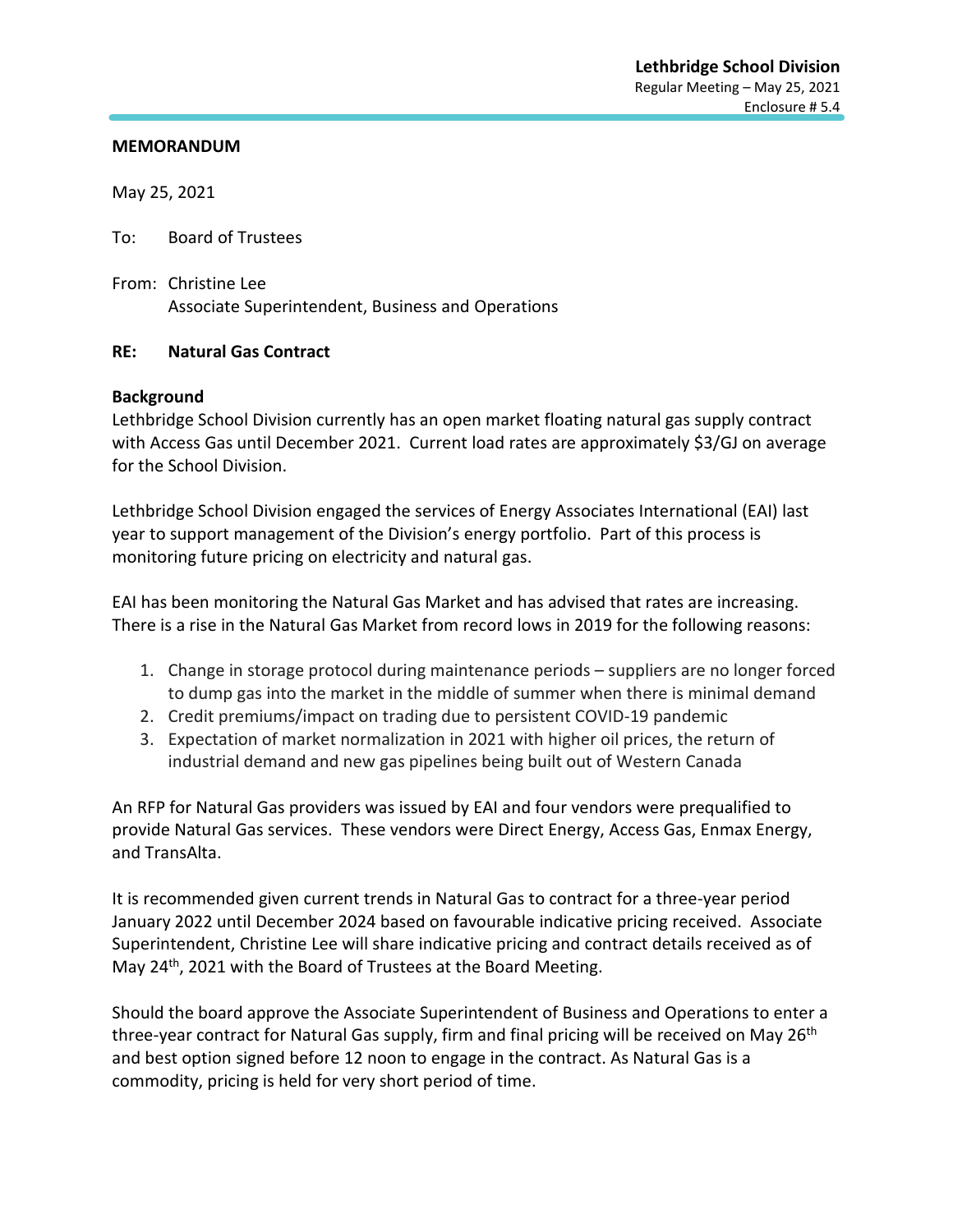#### **Recommendation**

That the Board approves the Associate Superintendent, Business and Operations to enter a Natural Gas supply contract for the period January 2022 to December 2024 with the supplier that provides the best final pricing.

Respectfully submitted, Christine Lee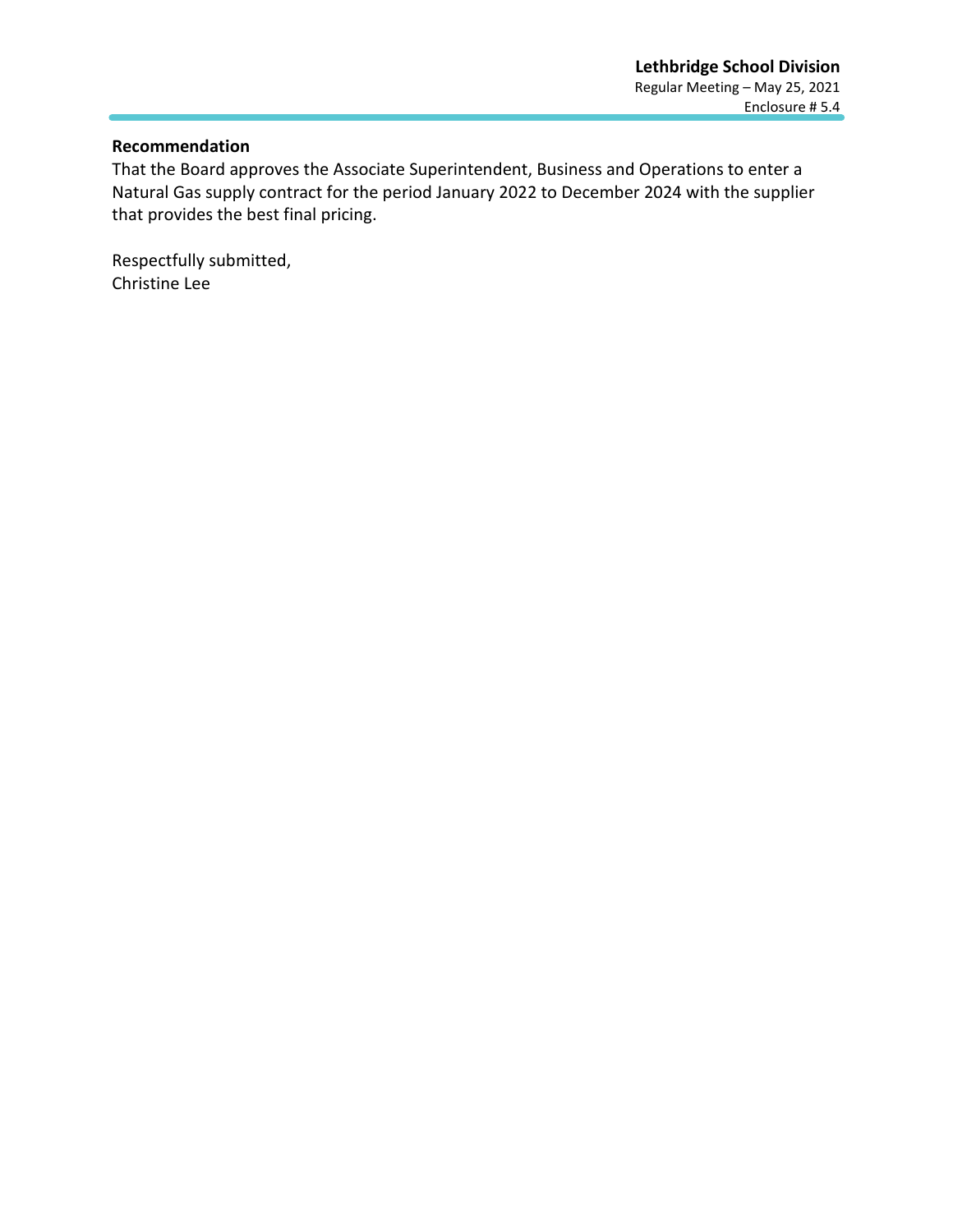April 27, 2021

To: Board of Trustees

From: Cheryl Gilmore Superintendent of Schools

#### **RE: École Nicholas Sheran Name Change**

#### **Background**

As a result of the boundary changes, École Nicholas Sheran will no longer be a French Immersion School. This is a request to change the school name to Nicholas Sheran School.

#### **Recommendation**

It is recommended that the Board accept the school name change to Nicholas Sheran School and notify Alberta Education of the change effective the 2021-2022 school year.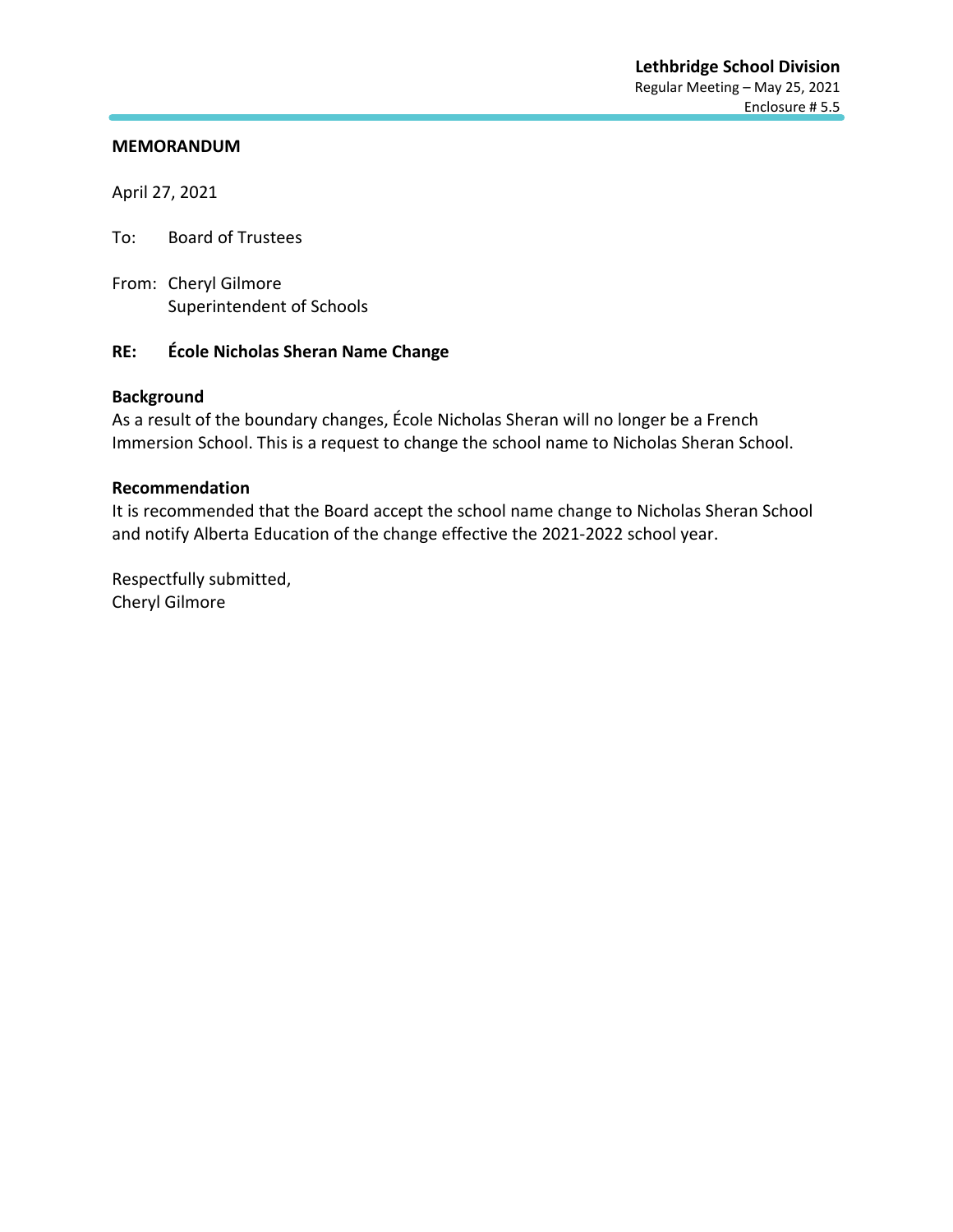May 25, 2021

To: Board of Trustees

From: Christine Lee Associate Superintendent, Business and Operations

# **RE: Business and Operations Report**

## **Background**

The May report of the Associate Superintendent Business and Operations and the Student Transportation Task Force Report are attached.

#### **Recommendation**

It is recommended that the Board receive this report as information.

Respectfully submitted, Christine Lee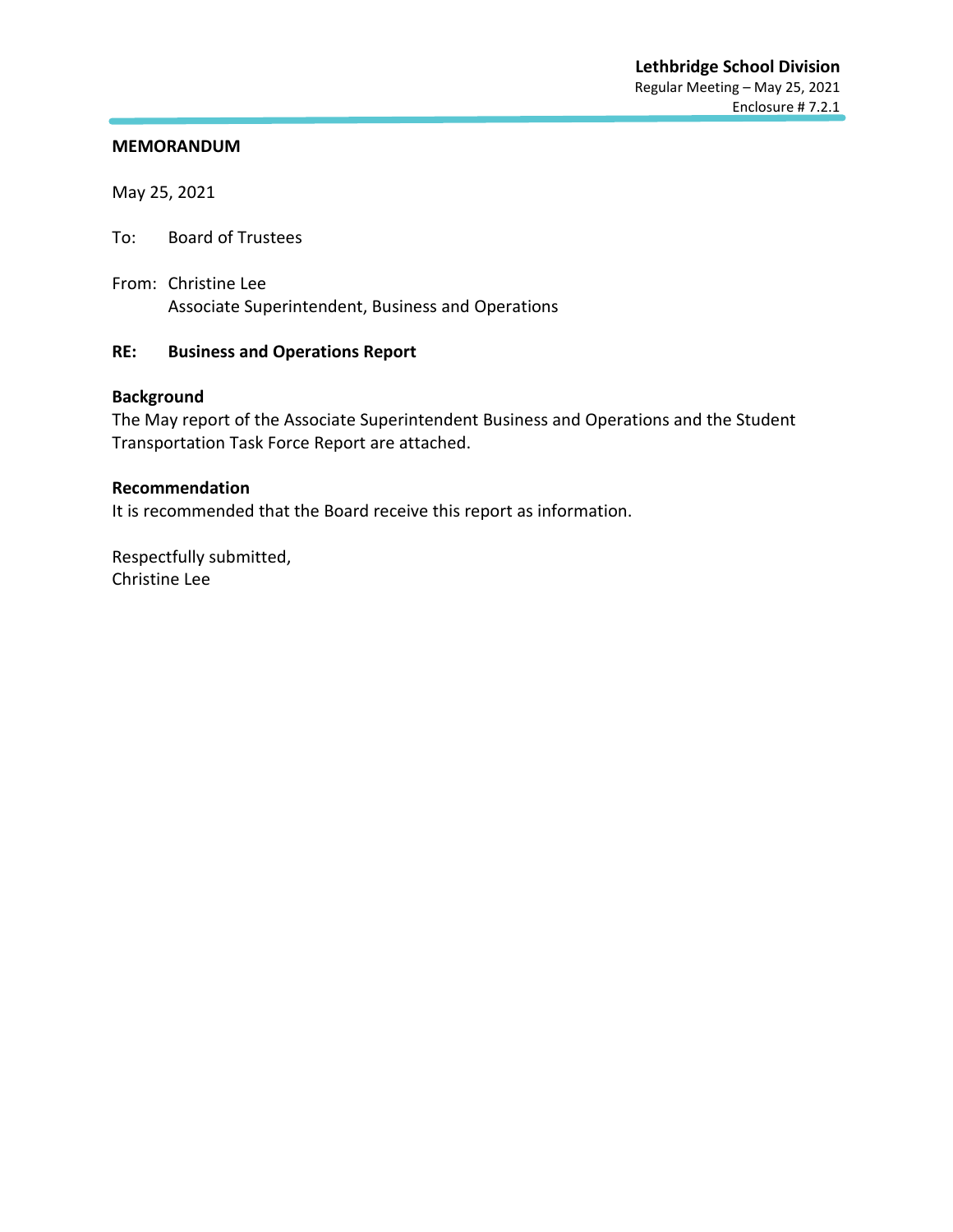May 25, 2021

To: Board of Trustees

From: Mike Nightingale Associate Superintendent, Human Resources

## **RE: Human Resources Report**

## **Background**

The May report of the Associate Superintendent Human Resources is attached.

#### **Recommendation**

It is recommended that the Board receive this report as information.

Respectfully submitted, Mike Nightingale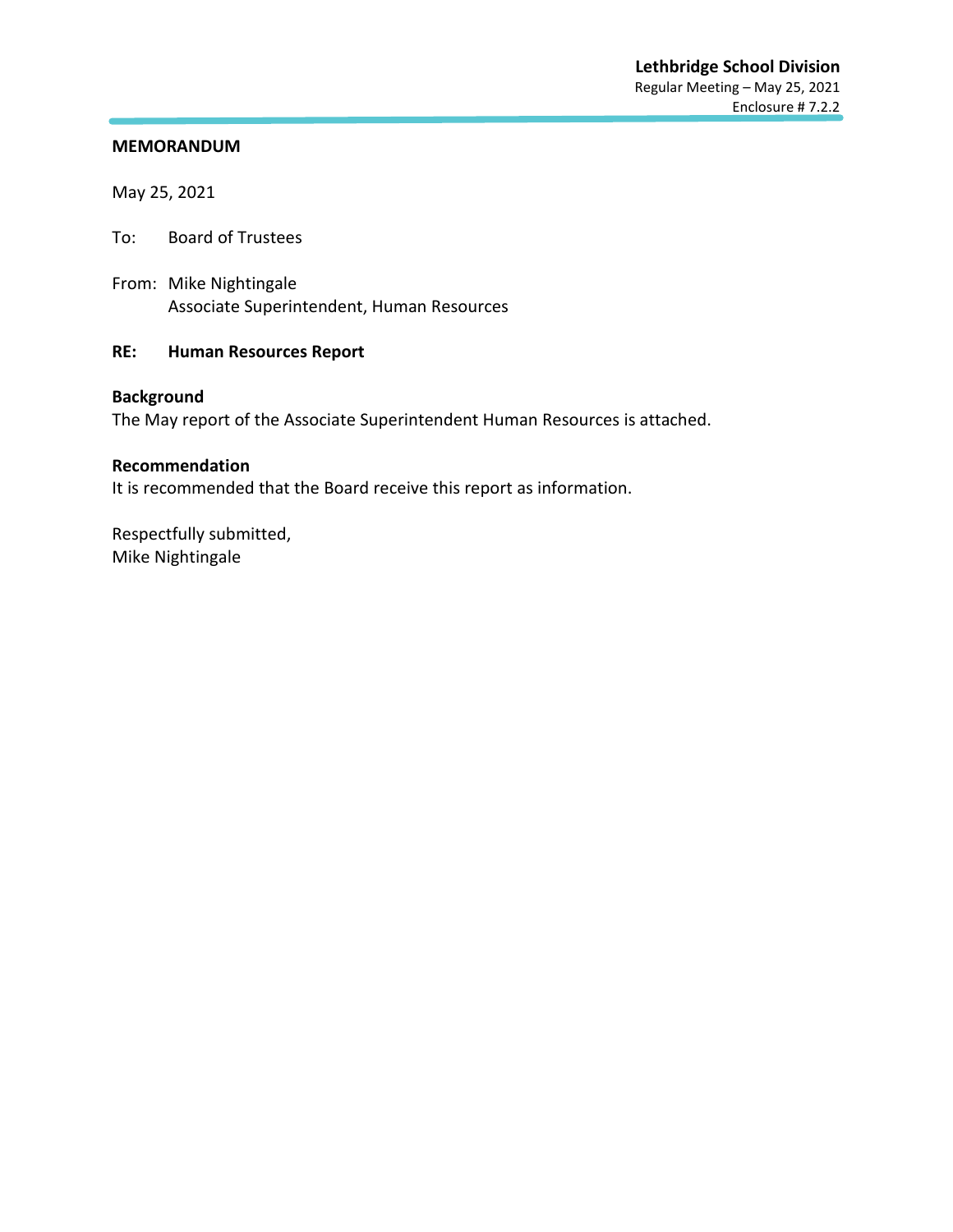May 25, 2021

To: Board of Trustees

From: Morag Asquith Associate Superintendent, Instructional Services

## **RE: Instructional Services Report**

## **Background**

The May report of the Associate Superintendent Instructional Services is attached.

#### **Recommendation**

It is recommended that the Board receive this report as information.

Respectfully submitted, Morag Asquith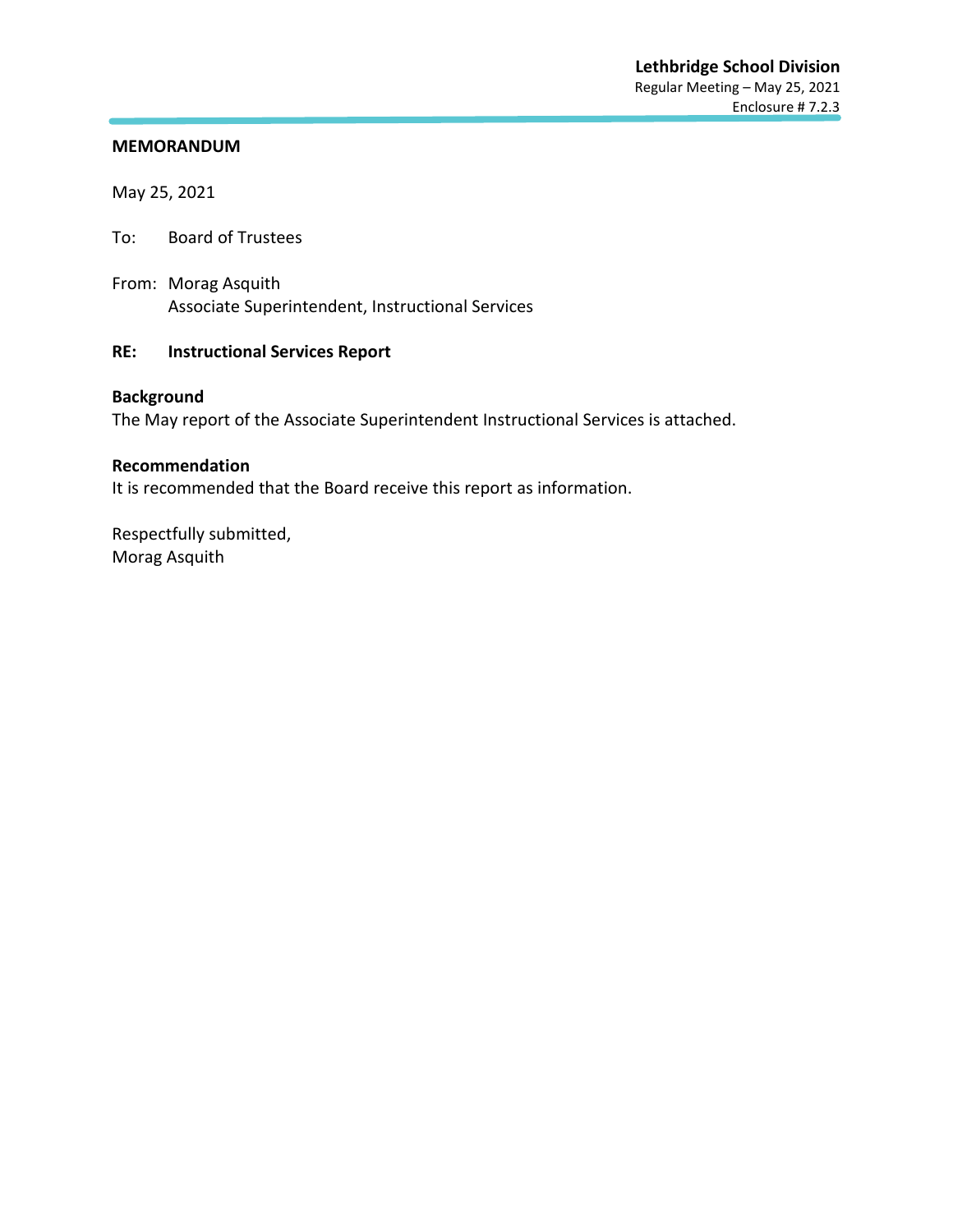May 25, 2021

To: Board of Trustees

From: Cheryl Gilmore Superintendent of Schools

#### **RE: Board Priorities**

#### **Background**

The Division Office Leadership Team is committed to keeping the Board informed regarding progress in Board priority areas. An update on progress will be provided in the form of a report each month.

#### **Recommendation**

It is recommended that the Board receive this report as information.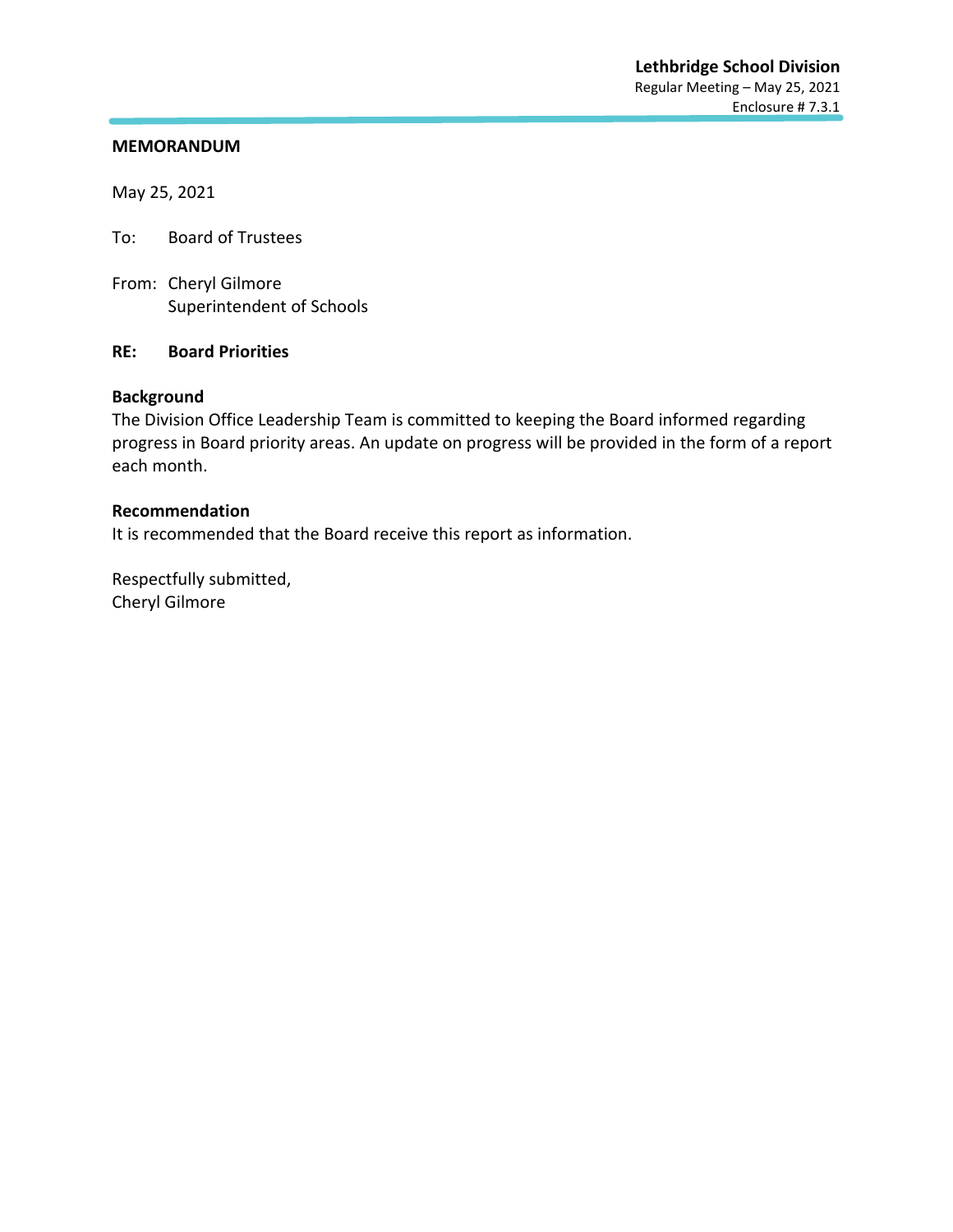

**SCHOOL DIVISION** 

# **2020-2021 DIVISION PRIORITIES**

# **PRIORITY ONE: Achievement**

#### **OUTCOMES:**

- 1. Students achieve student learning outcomes with strong foundational skills in literacy and numeracy.
- 2. Teachers possess a deep understanding of pedagogy that develops literacy and numeracy.
- 3. Students are lifelong learners possessing the skills and attributes to successfully transition within the system and to further education, credentialing or the world of work.
- 4. Indigenous Education student achievement relative to provincial standards will improve.
- 5. School administrators are highly skilled in all areas of the provincial School Leader Quality Standard
- 6. Teachers are highly skilled in all areas of the Teaching Quality Standard.
- 7. Support staff possess the knowledge, skills and attributes to support student success and create optimal learning environments.
- 8. Effective learning and teaching is achieved through collaborative leadership and structures that build capacity to improve within and across schools.
- 9. A comprehensive wellness approach promotes well-being and fosters learning.
- 10. The education system demonstrates collaboration and engagement to further Division priorities:
	- a. Parents feel welcome, included and possess agency to be full partners in their child's education;
	- b. Community members feel ownership as collaborative partners in the education of children;
	- c. Community minded organizations are engaged in collaborative delivery of programs and services to students.
- 11. Effective management of growth and capacity building to support learning spaces and the provision of programs.

# **PRIORITY TWO: Inclusion**

#### **OUTCOMES:**

- 1. Schools are welcoming, caring, respectful and safe learning environments.
- 2. Schools are inclusive learning environments where all students are able to grow as learners.

# **PRIORITY THREE: Innovation**

#### **OUTCOMES:**

- 1. Learners demonstrate the attributes of innovation, creativity and critical thinking in a process based learning environment.
- 2. Breadth of program choice provides opportunities for students to explore and grow as learners.
- 3. All learners effectively use technology as creative and critical thinkers capable of accessing, sharing, and creating knowledge.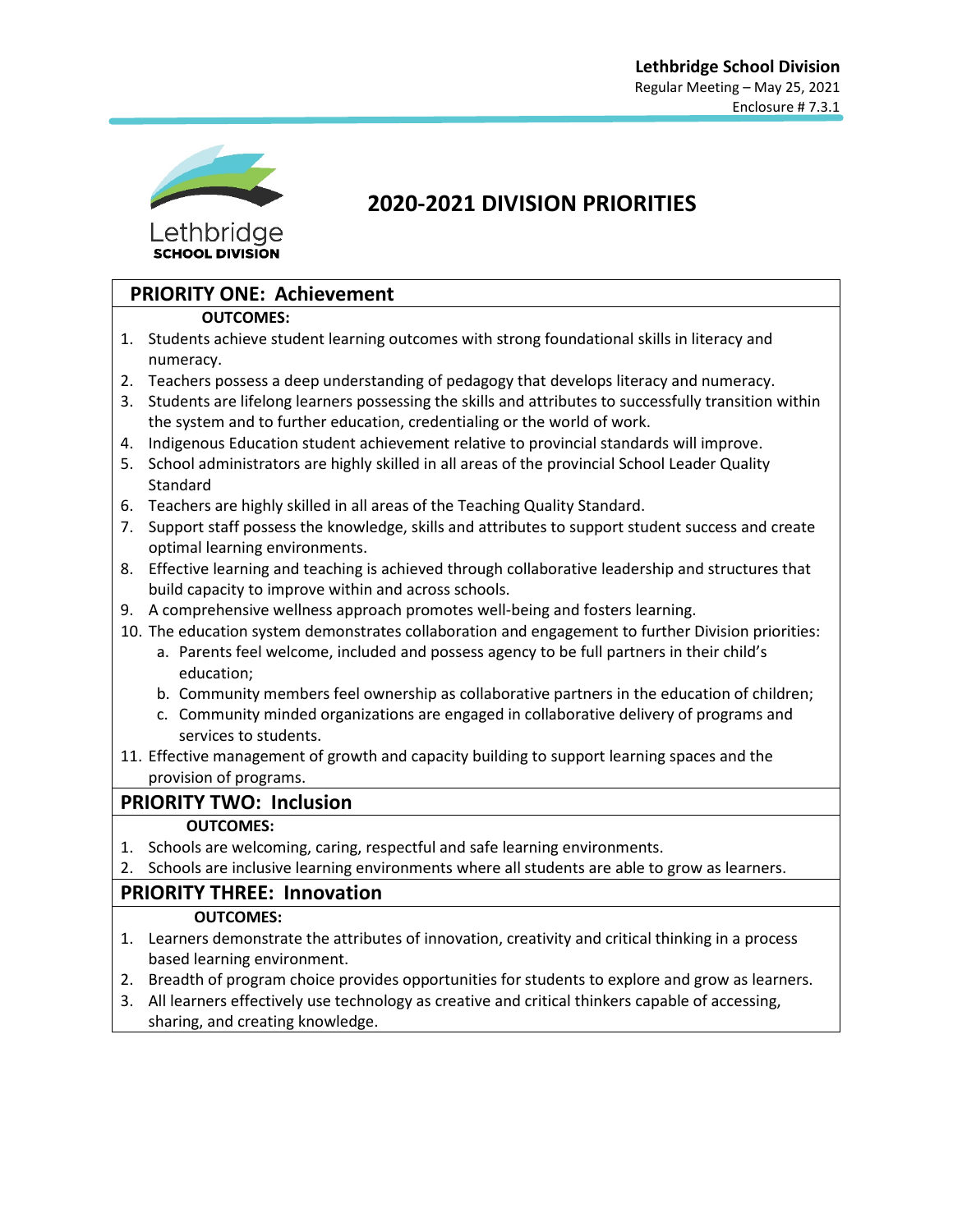#### **2020-2021 DIVISION PRIORITIES REPORT TO THE BOARD**

#### **PRIORITY ONE: ACHIEVEMENT**

Literacy

- Bev Smith, Literacy/ESL Lead Teacher, continues to support classroom teachers in Kindergarten through grade 8 in the form of residencies, presentations to our new teachers in the Teacher Induction Program (TIP), at school-based PL Days, Collaborative Communities, and staff meetings.
- The Elementary and Middle School Literacy Committees held their final meetings of the year.
- Bev is working in close partnership with SAPDC to plan for a Literacy Summer Institute taking place on August 10 and 11.
- Bev has been working to develop a PL opportunity for teachers in the fall on the "science of reading". This has been a topic of interest in literacy in recent weeks and months. This PL session will focus on how to incorporate research into our Division's Comprehensive Literacy Framework. Numeracy
	- Numeracy Lead Teacher, Jenn Giles, continues to support classroom teachers in Grades 1-9 in the form of residencies, presentations to our new teachers in the Teacher Induction Program (TIP), at school-based PL Days, Collaborative Communities, and staff meetings. Her areas of focus are effective teaching practices in mathematics, building number sense differentiation in math, and math workshop.
	- The Elementary, Middle, and High School Numeracy Committees held their final meetings of the year.

• Professional Learning for the newly purchased "Building Fact Fluency for Addition and Subtraction" will be provided to a number of elementary schools on the afternoon of May 25<sup>th</sup>.

Curriculum Implementation

• Alberta Education released its Draft K-6 Curriculum on March 29. The Director of Curriculum and Lead Teachers reviewed the documents and provided information to support the Superintendent and Board in making a decision about whether our Division should pilot it in the fall.

High School Initiatives: Off-campus, dual credit, high school re-design, career exploration

- A variety of dual credit courses are being delivered this year (2020-21): Cinema 1000, Management 1070, Liberal Education 2200, Liberal Education 1000 and Genetically Engineered Machines 1850. We are currently working with the U of L for the delivery of courses in the 2021-22 school year.
- Lethbridge College recently has announced they will be offering dual credit learning opportunities for high school students for the 2021-22 school year. They hosted an evening on May  $12<sup>th</sup>$ .
- Lethbridge School Division Off-Campus program for Work Experience and RAP continues with Andrew Krul and Carey Rowntree working hard to place students and monitor compliance with COVID-19 workplace guidelines. Off-campus education is currently looking at the parameters with the new funding framework regarding work experience during the summer.
- Indigenous Grad Coaches are working together to begin planning for Indigenous Education Graduation. This is planned to occur June 22<sup>nd</sup> and 23<sup>rd</sup> at the Education Centre. Middle School Initiatives
	- Schools continue to extend learning regarding concept-based teaching/ pedagogy.
	- Collaborative teams have been formed to enable the sharing of ideas and resources for online learning.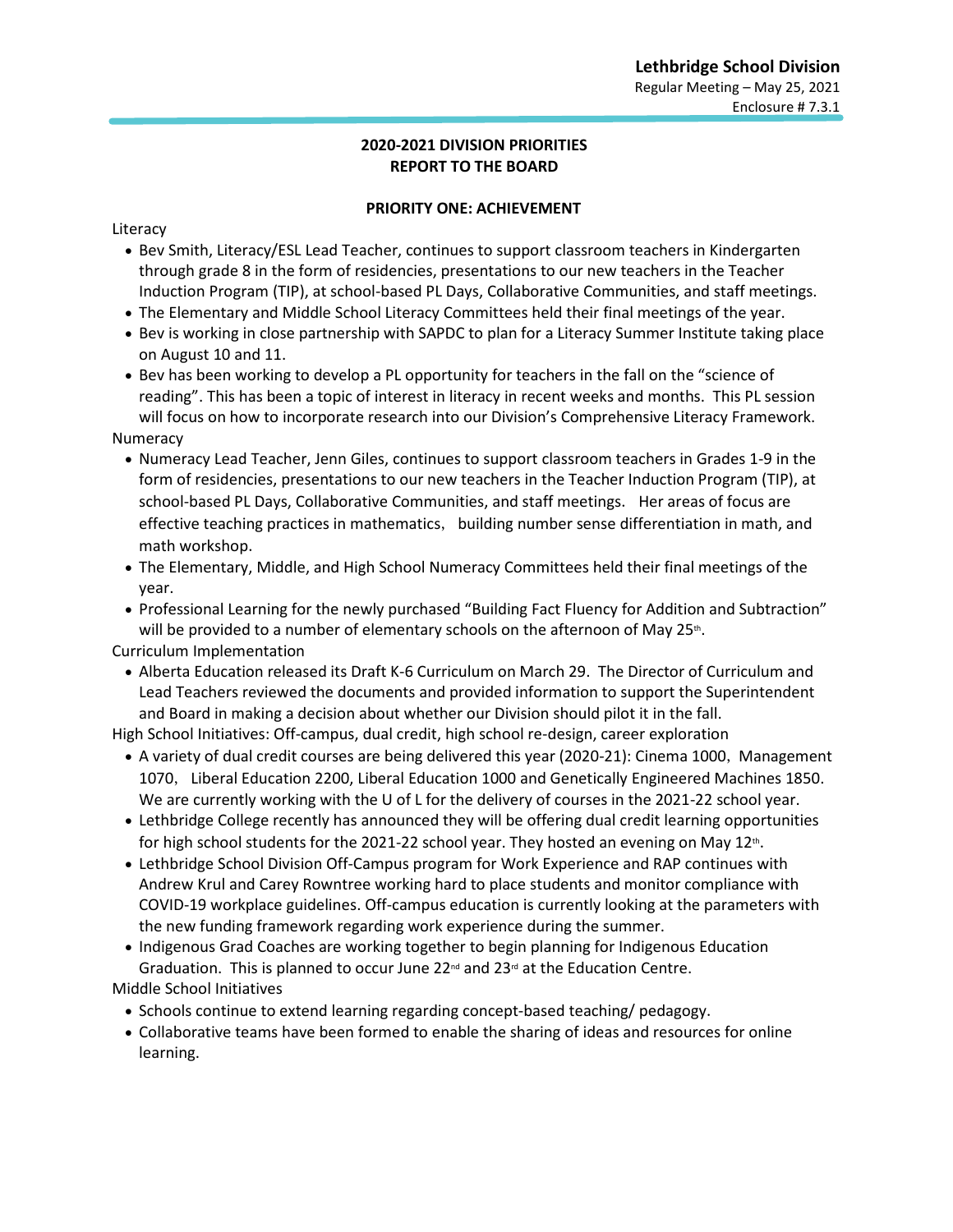• Think Outside- a collaborative endeavor between Helen Schuler and the School Division has been put on hold due to the uptick of COVID cases. In lieu of being unable to present to Health Champs on May  $10^{th}$ , a second lesson has been posted to the website.

Early Learning

- Through our screening processes, which includes completion of the Ages and Stages Questionnaire (ASQ) and a speech and language check-in with one of our Speech Language Pathologists, we are seeing increasing needs in children entering Early Education Programs as compared to other years at this time.
- A total of 279 children are enrolled for EEP at this time, which includes 66 children projected to access Program Unit Funding (PUF) for a severe delay and 61 children that are projected to access mild/moderate and ESL support. There are still children waiting for assessment that may end up requiring support and we are continuing to do intake with new families which will add to these numbers.
- At this time, we have 10 EEP spaces left across the entire division for children that wish to access programming on a fee-paying basis. We have more spaces available for children that may access PUF, m/m or ESL which will increase as we receive more assessment information and receive new registrations.
- We are exploring a possible partnership with Building Brains Together that will include an "at home" learning option for children to build executive functioning skills. This will be separate from our Early Education Program and will include some research components connected to Dr. Robbin Gibb, neuroscientist at the U of L, who has developed the executive functioning curriculum that we already utilize across our division in our Early Education Programs with very positive results.

Indigenous Education

- The Indigenous Education Team is starting to plan for our Indigenous Education Grad in June and next year (Strategic Plan).
- We will be posting for our 4 Grad Coach- Indigenous Education positions for the upcoming 2021-22 school year.
- The Indigenous Education Department continues to provide both formal and informal learning opportunities for staff. Our Elementary Teacher- Indigenous Education is working with three schools on morning announcements with Indigenous insights. "Indigenous Games Kits" have been distributed to elementary schools for use in classrooms. John Chief Calf is working with the ATA PL committee to provide an ATA Indigenous Education event in April.
- Jenna Jewison and Jessica Deacon (Helen Schuler) recently released a second lesson for "Think Outside".
- We were fortunate to hire Amelle Weasel Fat to join our team as Grad Coach to support Maria and Kendall's maternity leaves at LCI and Victoria Park.

Administrator Professional Learning

- The Admin symposium created momentum for admin PL to focus this year on "creating cultures of thinking" in all schools. "Thinking Schools" PL sessions for all administrators have been held in October, January, February, and most recently, April 15<sup>th</sup>.
- New administrators for the 2020-2021 school year engage in mentorship and sessions focusing on different areas of the Leadership Quality Standard. The December 3 session was hosted by Cheryl Gilmore and Ann Muldoon with the following topics: vision, school culture and inclusive education. This was the first time that a session was completely delivered using the Microsoft Teams platform. January  $7<sup>th</sup>$  session was facilitated by Mike, Rhonda and Cheryl, focussing on staff hiring practices and supervision. The last session of this school year was on April 22, with a focus on Professional Learning.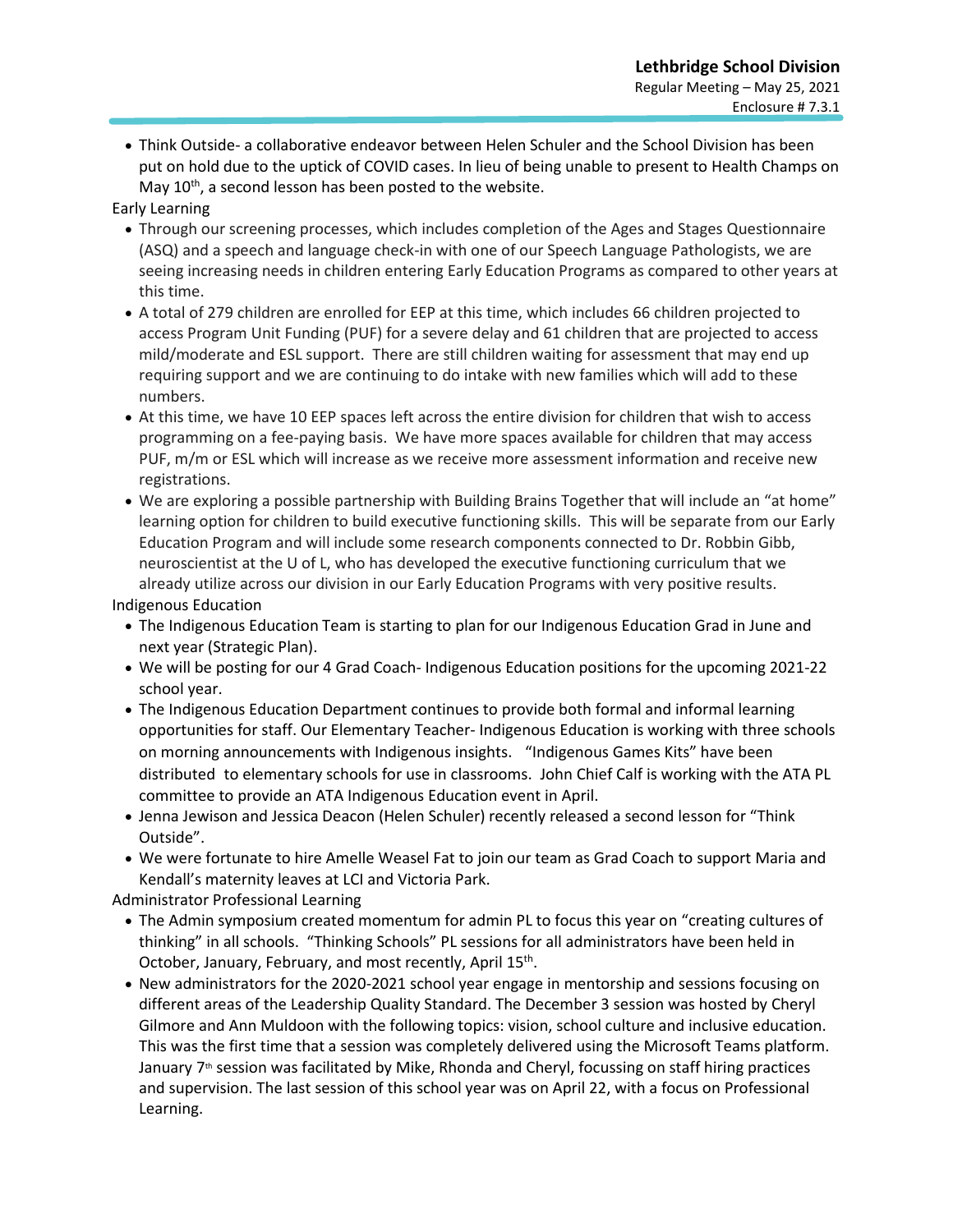• We are embarking upon a multi-tiered approach to addressing and educating about anti-racism as a Division, Diversity and Inclusion Table. Cayley King, Tracy Wong and Morag Asquith hosted a session with Administrators on May 20<sup>th</sup> regarding Anti-racism and Anti-oppression.

Division Professional Learning (Collaborative Communities, support staff, teachers)

- Administrators and teachers continue to have access to free, virtual professional learning opportunities through Corwin, Scholastic, and SAPDC. These sessions are being held after school so that substitutes are not required since they are in short supply.
- At the May LST meeting, Inclusive Education will be seeking input from schools about the potential for SIVA training in August before classes begin.
- On April 22 Learning Support Teachers (LSTs) participated in PL with Shelley Moore on planning for diverse learners.

Here is a link to the session: - <https://blogsomemoore.files.wordpress.com/2021/04/april-22.pdf>

• Due to the boundary change that impacts Agnes Davidson, Karen Rancier and Morag Asquith are working with a French Immersion consultant and admin from AD and NS to build a 3-year transition plan to single track programming at Agnes Davidson. In the following weeks they will also be working with FI (French Immersion) Admin and teachers on this endeavor.

Teacher Induction Support for Quality Teaching and Leading [TIP]

- The format of the Teacher Induction Program has changed this year. The changes were due to feedback from participants. Once of the biggest changes was to the schedule. We now offer TIP on Friday afternoons rather than during instructional time. The October session focussed on reporting and parent/teacher interviews.
- April 23<sup>rd</sup> was our final session with our Year 1 TIP group. We used the time to reflect on best practices and lessons learned during our Pandemic year.

• Review exit slips submitted by the TIP teachers to prepare for next year's program.

Parent Engagement

- The feedback provided by the stakeholders at the February  $2<sup>nd</sup>$  Town Hall was collated, posted on the Division website, and provided to the Board at their Strategic Planning session in March. The Division School Council met for the seventh time on May 3. The parent learning session and regular meeting was hosted using the Microsoft Teams platform. The parent Learning Session featured information regarding the draft K-6 provincial curriculum.
- The Diversity and Education Table will met the first week of May to discuss anti-racism/oppression work that has begun in the division.
- A video for the public regarding the budget was posted on May 18th. A feedback loop was also posted on the website for the public to provide perspectives prior to the final Board review and approval of the budget.

Community and Business/Industry Engagement

• Transition from City of Lethbridge Transportation services to Southland is complete. A lot of work lies ahead in working with this partner in planning for the 2021-22 school year.

Management of Growth and Capacity Building learning spaces

- Projects under Capital Maintenance and Renewal (CMR) grant funding were submitted for budget 2021-2022. Priority projects requested for funding include ventilation, accessibility, and other building upgrades. The Division received \$1.6 million in CMR funding. This funding will be allocated to heat pump replacements at LCI. Work has already begun and will continue until September.
- The Division submitted requests for Modular Classrooms for the 2021-2022 school year at the end of October. These requests will be for Coalbanks, Dr. Gerald Probe and Chinook High School due to enrolment and capacity concerns in west Lethbridge. It is anticipated that we should know fairly soon if Lethbridge School Division qualified for any of our requested modular classrooms.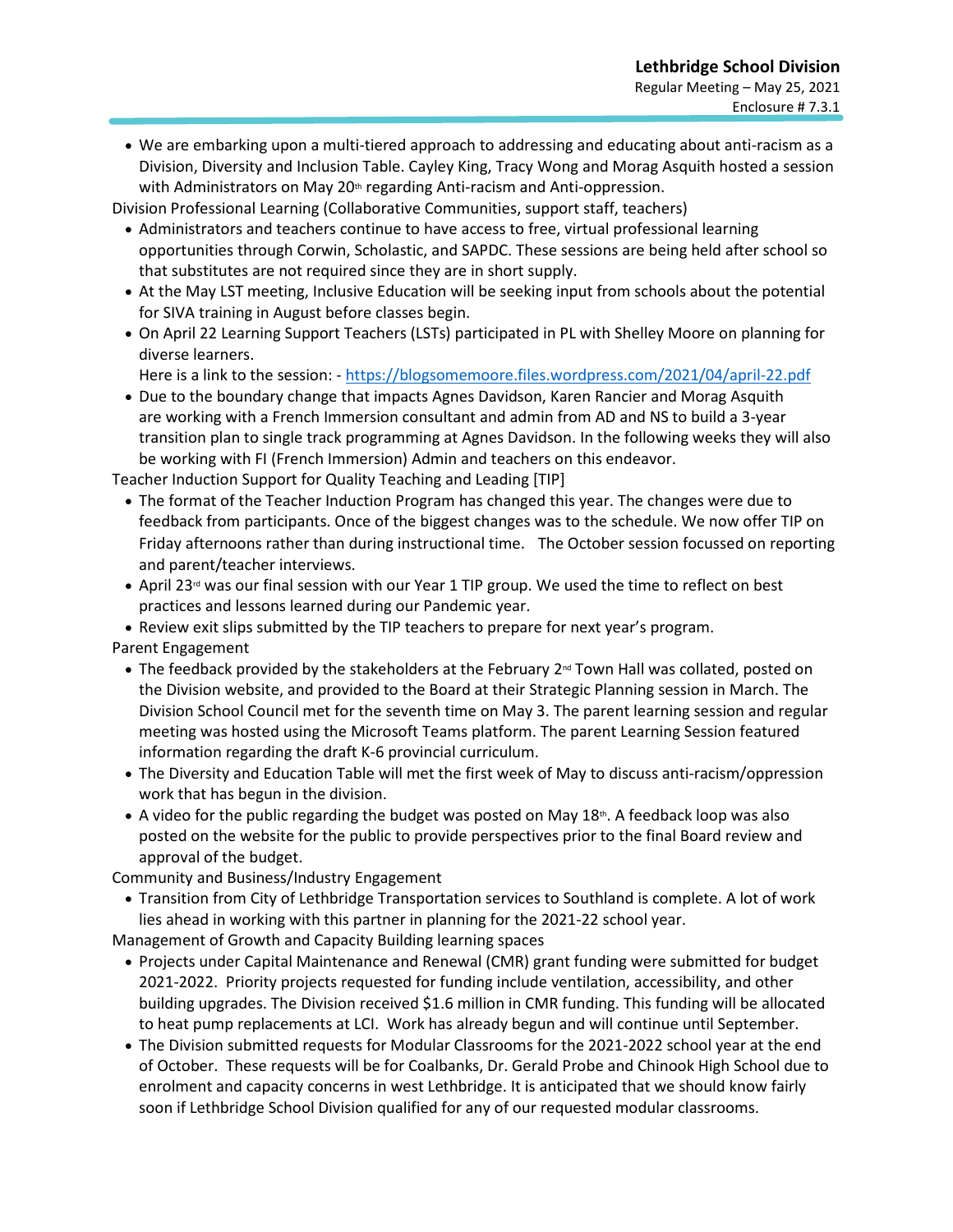- The Division was given the opportunity to take three, 10-year-old modular classrooms from another school jurisdiction. These modulars have been picked up and moved to the Division. They are currently being stored in part of the Chinook High School parking lot. Decision on priority placement will be made once new modular classroom announcements are made by Alberta Education in the near future.
- The 2021-2022 to 2023-2024 Three Year Capital Plan was approved and is on the website.
- The Province of Alberta announced 14 school projects in Budget 21-22. Lethbridge School Division's west Lethbridge Elementary School designated for Garry Station was announced on March 10th as one of these school projects. The school will open at the earliest September 2025 with an opening capacity of 610 with the capacity to build out to 900 students.
- The Board approved a \$4.1 million Energy Performance Project that will update aging infrastructure such as heating pumps, cooling towers, condensing units and replace LED lighting. This project will enhance the learning environment and energy efficiency. Mike Mountain Horse, Nicholas Sheran, Dr. Probe, Park Meadows and Fleetwood-Bawden elementary schools and LCI are the schools receiving these upgrades. Funding is from IMR and CMR funding.
- Occupancy was received on March 12<sup>th</sup> at Dr. Plaxton Elementary School. Furniture will be arriving the week of May 25th.

Other School Improvement Initiatives

- We continue to support Staff Wellness Throwdowns- the challenge for May is- "Reflecting on our Journey," hopefully this Throwdown will remind us about the importance of maintaining positive mental health. April our Wellness Throwdown was promoting water consumption.
- Nutrition Programs continue to support breakfast, lunches, and snacks for students throughout the day.
- Wellness Grant reports will be collected at the end of May and the Wellness Grant Applications will be released May 10<sup>th</sup> for 2021/22 school year.
- Shelley Moore is continuing to visit to explore how we can continue to enhance programming for all students via Universal Design for Learning. Her last visit was April 22<sup>nd</sup> when she spent time with LST's as well as staff at Galbraith and Winston Churchill High School.

#### **PRIORITY TWO: INCLUSION**

Safe and Caring Schools (trauma informed practice, wellness, Positive Spaces, etc.)

- The aligned approach our Division of Instructional Services has taken, supports UDL (Universal access or curricular entry for all students), thereby using the inclusive lens with all initiativesachievement (literacy/numeracy), social emotional supports, nutrition programs, and physical activity.
- We continue to balance information the AHS presents to us on covid positive numbers and AHS restrictions to keep our schools safe and maintain cohort structures- many of our itinerants are still minimizing working in multiple settings.
- The Counselling Department continues to provide current, relevant information through "The Loop" to our schools, there is information on careers, scholarships, resources and supports that are presented monthly.
- The Counselling Department sent out a survey to Principals gleaning feedback from the year after the restructuring in 2019/20.
- We continue to work through positive COVID cases that are identified by Alberta Health Services, we commend our schools, both staff and students for the amazing commitment they have demonstrated to keep our schools safe.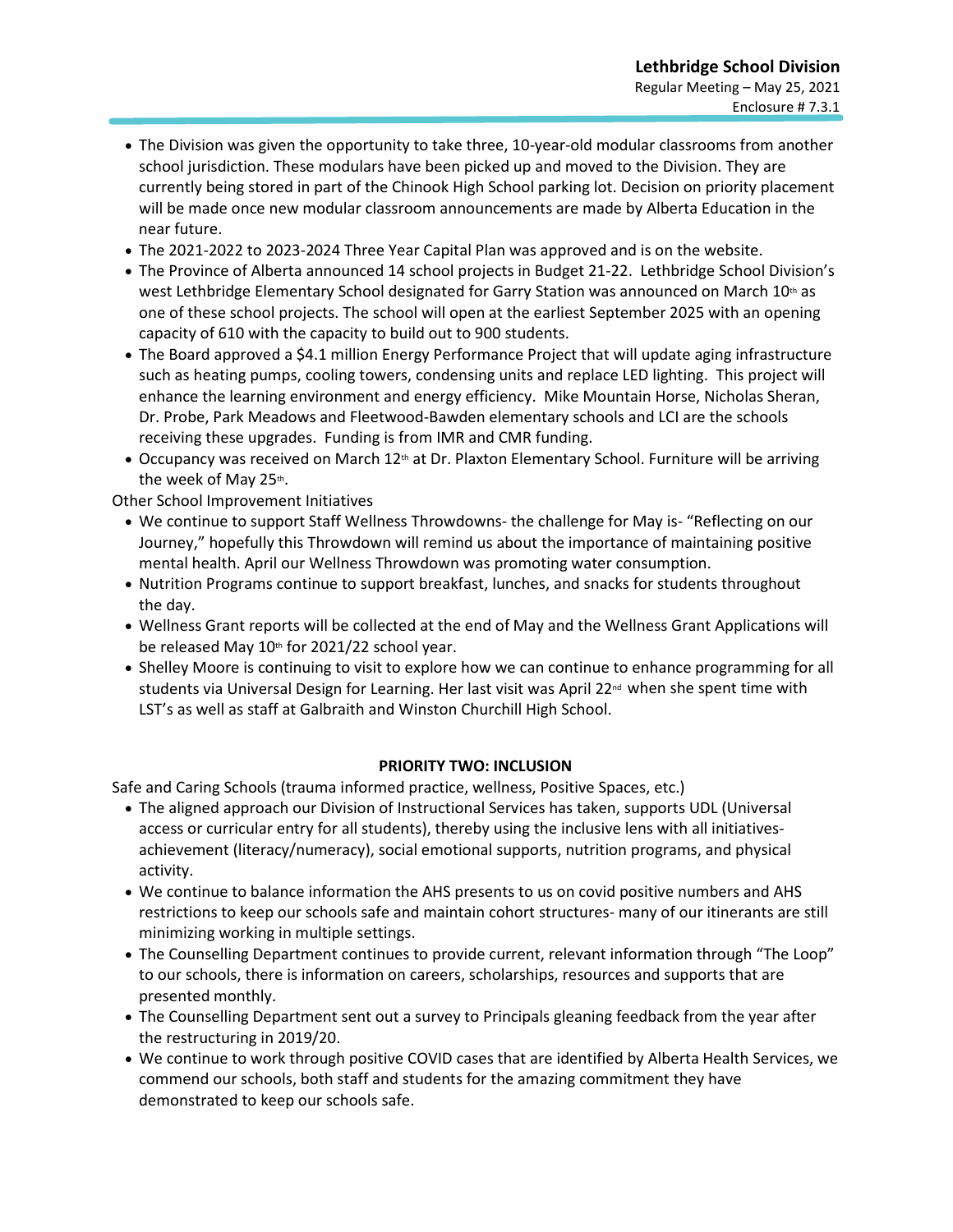Students as learners in an inclusive environment (Indicators of Inclusive Schools; RTI Framework; Universal Design for Learning)

- Inclusive Education and HR completed school staffing visits on May 10.
- Inclusive Education supports have been restructured to reflect new Moderate Language (Code 48) designation in kindergarten, as well as the introduction of Kindergarten Severe funding for the 2021- 22 school year.
- Our Division OT, Kelsie Enright, is moving out of province on May 21, but we have been fortunate to hire a new OT for the 2021-22 school year. Kelsie has been instrumental in creating our OT model this year and has skilfully managed a large caseload across all schools.
- A decision has been made to maintain six SLP positions for the 2021-22 year, given that Division SLPs will be assuming more responsibility for Augmentative and Alternative Communication as AHS further narrows its mandate in schools.
- Moving forward with our focus on RTI and UDL, Shelley Moore worked with LSTs on April 22 in supporting the application of UDL in the classroom, linking it to our Division RTI framework at the core instruction level. Follow up at the May LST meeting will involve discussion on the role of the LST in Division schools.
- The May ESL Tip-of-the-Month was sent to teachers. This month's tip, QSSSA, aims to build increasing independence in academic conversations. QSSSA is a five-step process – Question, Signal, Stem, Share, and Assess.
- Bev Smith, ESL Lead Teacher, worked remotely to co-teach lessons that could be used during online or in-person instruction with one of our Limited Formal School Teachers.
- Kits are being created to support teachers in developing language acquisition as well as academic language acquisition.
- Intakes were completed with 2 families: one from Philippines and the second from India.
- Bev met online with the "Supporting Our English Language Learners" group from Winston Churchill High School to share strategies and problem solve with them.
- Numeracy resources were purchased for our Limited Formal Schooling Classrooms.
- Sarah Ahlgren, our ESL Student Support Worker, has accepted a position with Immigrant Services and leaves us on June 4. Her connections with staff, students, families, and community supports will be greatly missed. The position will be posted shortly with an August start date.
- Sarah has been busy during at-home learning meeting student technology needs and providing families with strategies to keep students connected.
- In conjunction with Lethbridge Family Services, Sarah has had the opportunity to run wellness groups with door drop-off kits for our newcomer families.
- Ann and Bev continue to have conversations with schools about programming and transition needs for immigrant/refugee students for 2021-22.
- Jim Kerr, Student Engagement Consultant, is also busy maintaining student connection to schools during at-home learning. He is also reaching out to families about transitions for next year to ensure that no student/family is disengaged. This frequently involves ensuring access to school and community resources to provide the wraparound supports families need.

#### **PRIORITY THREE: INNOVATION**

Breadth of Program Options

• High schools have been able to implement procedures that allow for the delivery of most options in the COVID-19 context.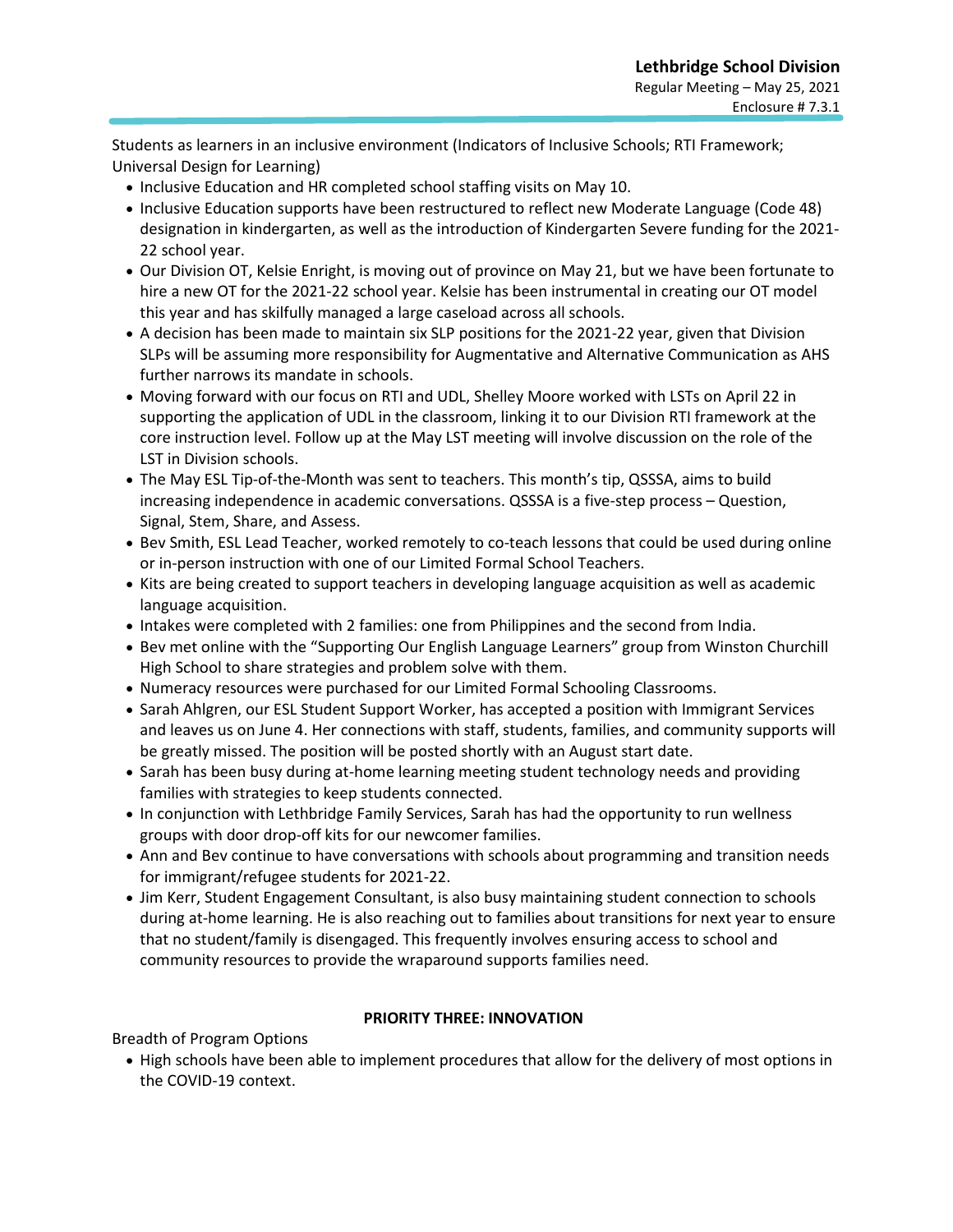• Teachers have continued to be diligent in the preparation and delivery of at-home learning using Teams as a delivery platform for full-time at-home learners as well as classes and students in quarantine.

#### **Technology**

- We have partnered with Lenovo to take part in a research project that will examine how VR headsets can be used in the K-5 curriculum. Lenovo has supplied software licensing that will allow students to create and distribute VR content to an entire class. Lenovo has also donated 13 headsets and will be training staff. We also have started conversation with the U of L to offer a course next summer for teachers wanting to learn how to create VR content to enhance learning.
- The Technology Department is working with Wilson Middle School in hopes to start an e-sports league for the 2021-22 school year. The e-sports league would be an after-school activity that would engage students with different e-sports tournaments currently being offered in the province.
- We have assembled a committee to look at standardizing a digital portfolio tool for the 2021/22 school year. We are currently reviewing Edsby and All About Me, as options for next school year.
- The Technology Department has been working with Transportation to collect data regarding bussing for next school year. Our goal being to have prepopulated forms sent to parents that will allow them to indicate if their child will be taking the bus or not. We are attempting to make an intelligent system based on individual addresses that will automatically send out an email and collect the data.
- With the event of students moving back online, we have once again opened our Device Store on our website. We have changed the model to have devices in stock so that when parents purchase them, they can be picked up on the same day. The devices we offer are the same that we supply our schools, so no risk of having devices we cannot use if they do not sell. <https://www.lethsd.ab.ca/departments/technology/student-device-store2>
- Lethbridge Tech Department along with Logics has set up a Minecraft server so students can participate in the Canadian Minecraft Challenge. We have also booked a professional learning opportunity on June 9 at 3:30 PM for teachers to learn more on how to use Minecraft in the classroom. This session is targeted for grades 3-8. This session is also open to other school divisions that want to learn with us.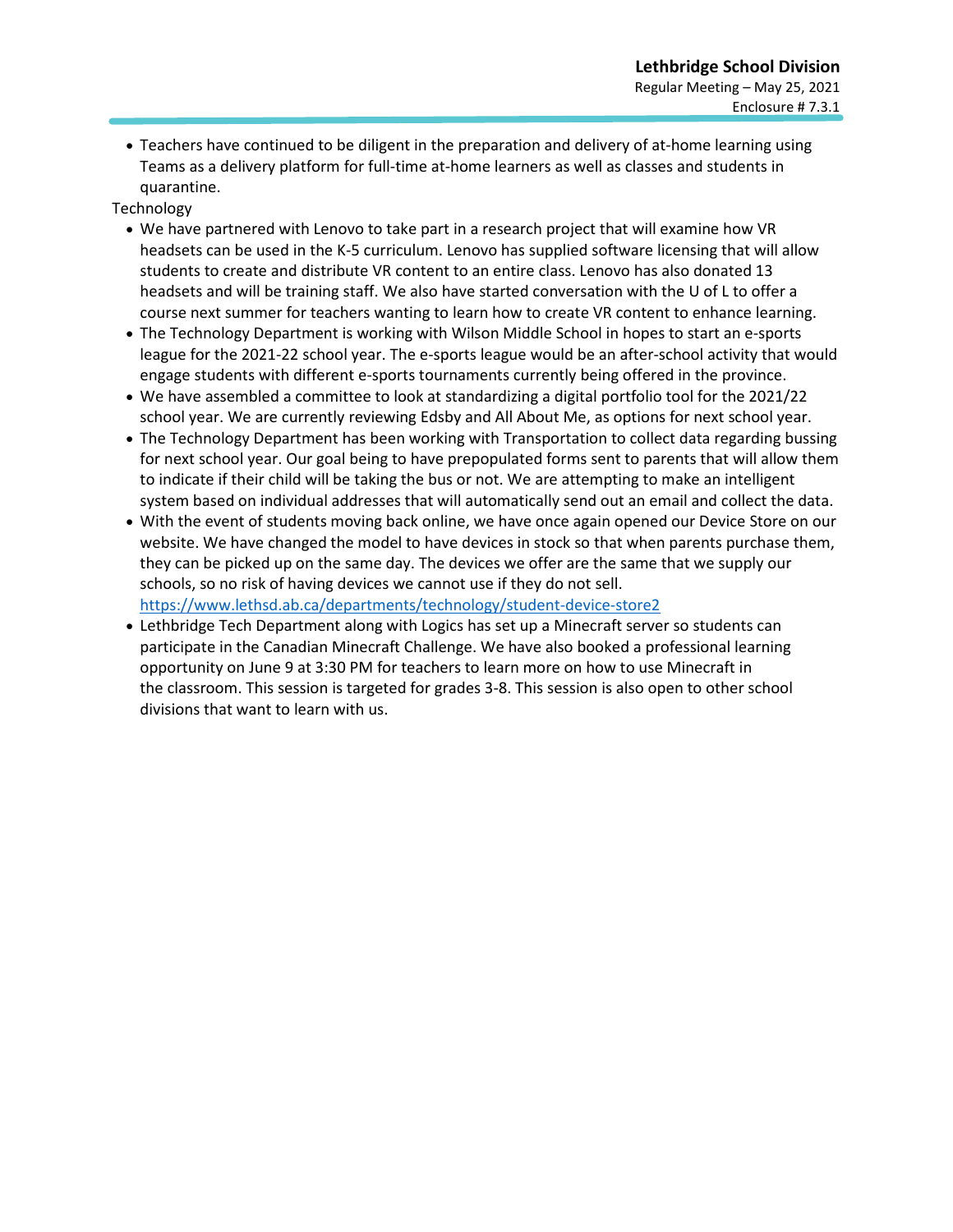April 27, 2021

To: Board of Trustees

From: Cheryl Gilmore Superintendent of Schools

#### **RE: Acknowledgements of Excellence**

#### **Background**

The Board has a long-standing practice of acknowledging the efforts of students and staff whose commitment to excellence has resulted in outstanding achievement. Details of accomplishments of note are provided as information. Congratulations to the following Division staff and students:

Senator Joyce Fairbairn student **Kay Spencer** earned a cash award as part of the Ted Rogers Innovation Awards program, an initiative of Youth Science Canada.

#### *Lakeview School Showcase*

We began our year at Lakeview by looking for opportunities to build connections with our students and families after the abrupt end to in- school programming last spring. We established routines for morning announcements on Teams focused on self regulation strategies, mindful moments and humour. We used these opportunities to embed foundational ways of knowing into, and across our curriculum. We continued to celebrate our school and each other with monthly virtual assemblies where we recognized both students and staff for embodying our Lakeview values.

We continued throughout the year looking for ways to keep our students happy, engaged, and playing outside more. Our parent council funded the purchase of a Gaga ball court. We had playground stencils painted and are eagerly awaiting the installation of our outdoor classroom and improved outdoor basketball courts. This year saw Lakeview have its largest group ever join our Running Club and participate with their families. All students will be involved in wrapping this up by having every student be a part taking a lap in an homage to our Annual Super Hero Fun Run. We will also be hosting a "Still Social, but Distant" outdoor play day featuring outdoor physical, and academic learning as well as Traditional Indigenous Games.

In the area of Fine Arts our music teacher worked hard to teach music on a cart in each classroom. Because of her creative work we held a virtual winter concert, and had students participate in a drumming contest where they created their own beats and choreographed a song. Our students were recently participating in Education week activities featuring an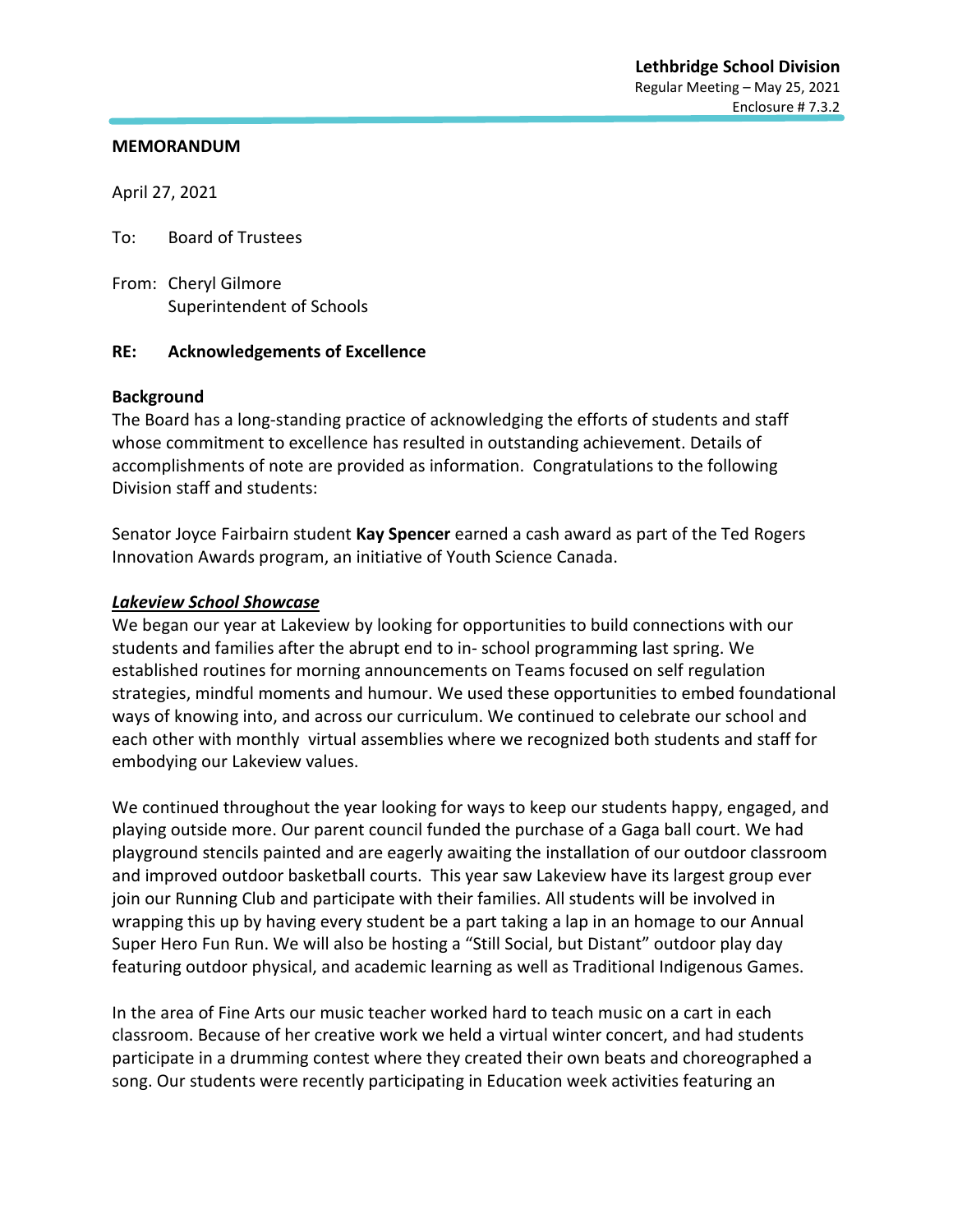Inside/Out art gallery, a Chalk your Walk activity showcasing support for mental health and we will be having a Bulletin Board exchange between grade levels.

Our staff had never lost focus on encouraging all students to be well rounded and academically successful. We celebrate several students who were recognized during the recent Southern Alberta Science Fair:

- **Arven Narra - Grade 5/Gold Award** and **Best Elementary Project** Project: *Aerodynamics*
- **Abhigyan Nagaruru - Best Experimental Design award** Project: *Buzz with Orbeez*
- **Dave Virk - Best Orator Award** Project: *The Best Paper Aeroplan Ever*

We thank Division 51 for their unwavering support through this year, and also to our School Council for providing us with treats and lunches to keep us going. We are proud of all of our Lakeview family!

## *Immanuel Christian Secondary School Showcase*

As has been the experience for schools across the province, the year at Immanuel Christian Secondary School has been characterized by change, adaptation and support. Much has been asked of staff, students and our parent community who have all responded with grace, grit and resiliency.

The gathering of our school community for chapel and worship is a key practice at ICSS that we needed to adjust for this year. We moved to a virtual chapel format which included a taped message from pastors or speakers in our community along with worship music included. Our school theme this year was "Unity in Christ" and focused on themes of what binds us together as community, our actions and affections, and promotion of justice and equity. Our staff began to reflect on and refine their personal and professional "Deep Hopes" as a means to guide teaching practice and relationship building.

Our students were still able to engage in creative forms of expression and learning in their core and elective/exploratory courses. Movement towards project-based learning came to the forefront and allowed students to explore 3D printing, robotics, podcasting, woodworking, culinary arts and 3D art design. Outdoor play also became a much-needed emphasis where students were able to then focus and learn in the classroom. Band classes were shifted to general music classes where bucket drumming and guitars were explored by our middle school students.

In November, grade seven students had a great day of exploratory learning through the Skills Alberta Exploration days where they designed a prototype and then constructed it using materials and skills from a variety of skilled trades. The creativity and resourcefulness was neat to witness. Two of our high school students competed in the Regional Skills Canada competition for Carpentry. Congrats to **Josh Bosma** for winning the silver medal and to **Arie Haar** for winning the bronze medal.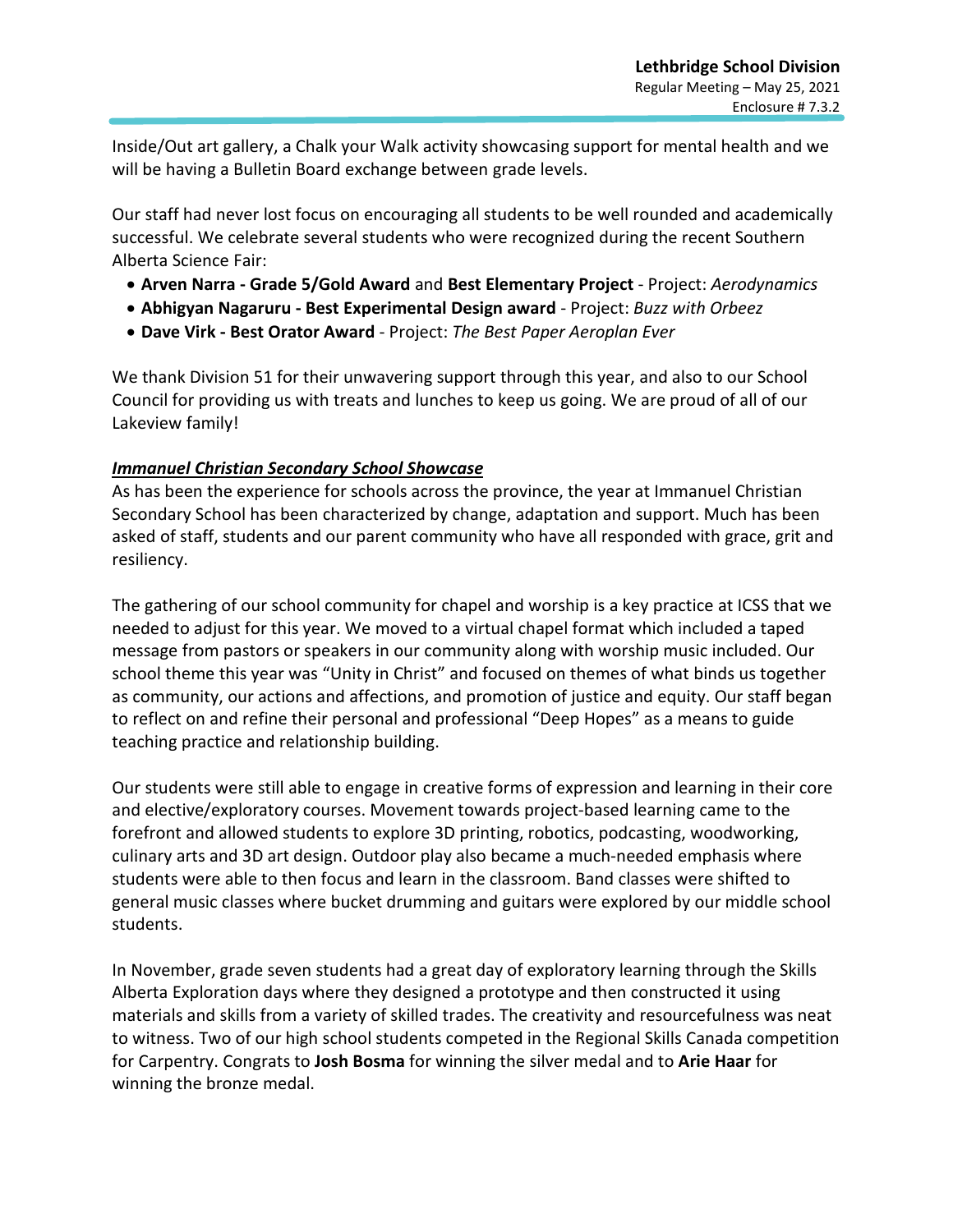Middle school house activities and high school dress-up days were outlets of fun for our students and provided some much need normalcy to the school year. Our supportive parent community continued to stand behind us and we look forward to a positive finish to the school year where we look forward to a Grade 12 drive-in graduation ceremony to acknowledge our graduates' hard work and determination in their time at Immanuel Christian Secondary.

## *Mike Mountain Horse School Showcase*

**I**t has been an eventful year at Mike Mountain Horse as we continue to focus on high quality teaching and learning. Supporting a continued focus on project-based learning, teachers in kindergarten to grade four have completed or are in the midst of projects. Grade four completed their board game creation project and are currently working through a numeracy focused Food Truck project while students are online! Grade three successfully completed their building focused project, *Looking at Lethbridge*, where students determine a need in the city and then plan, draw blueprints and build models of their designs. Grades two are in the early stages of their Bug PBL, while grade one is getting ready to kick off their Birds PBL. Finally, Kindergarten has introduced a new project focused on names and family while students access learning from home. We have had Melanie Morrow join us via Teams, offering minilessons on the four plants that are sacred to the Blackfoot people. We purchased four Addition and Subtraction Fact Fluency kits prior to board approval of supplying these kits to the division and have had teachers engaged in the pilot and feedback of the Fact Fluency Kit for multiplication and division.

Mike Mountain Horse has traditionally held monthly Spirit Assemblies based on the Seven Sacred Teachings, where students who demonstrate the qualities of Love, Respect, Courage Honesty, Humility, Wisdom and Truth are acknowledged. This year, these assemblies take place on Teams and have been hosted by students in a variety of grade levels and always feature a visit from our school mascot Spirit the Horse. The importance of offering students opportunities to participate in traditional activities has been at the forefront of planning. With this in mind, we were able to offer a digital Remembrance Day Assembly, Christmas concert and online Christmas caroling. We have also held a number of fun theme days such as crazy hair day, pajama day, book character day, and an upcoming beach day!

Our very active school council has embraced the digital world moving all meeting online. We have worked closely with the council to meet all safety protocols and have continued to offer our hot lunch program. The school council Society has run three new, amazing fundraising events (Mixing spoon, Donut Day and Cookie Dough) while still supporting staff and students with appreciation gifts, resiliency gifts, and creating a Family Fun Outdoor Challenge.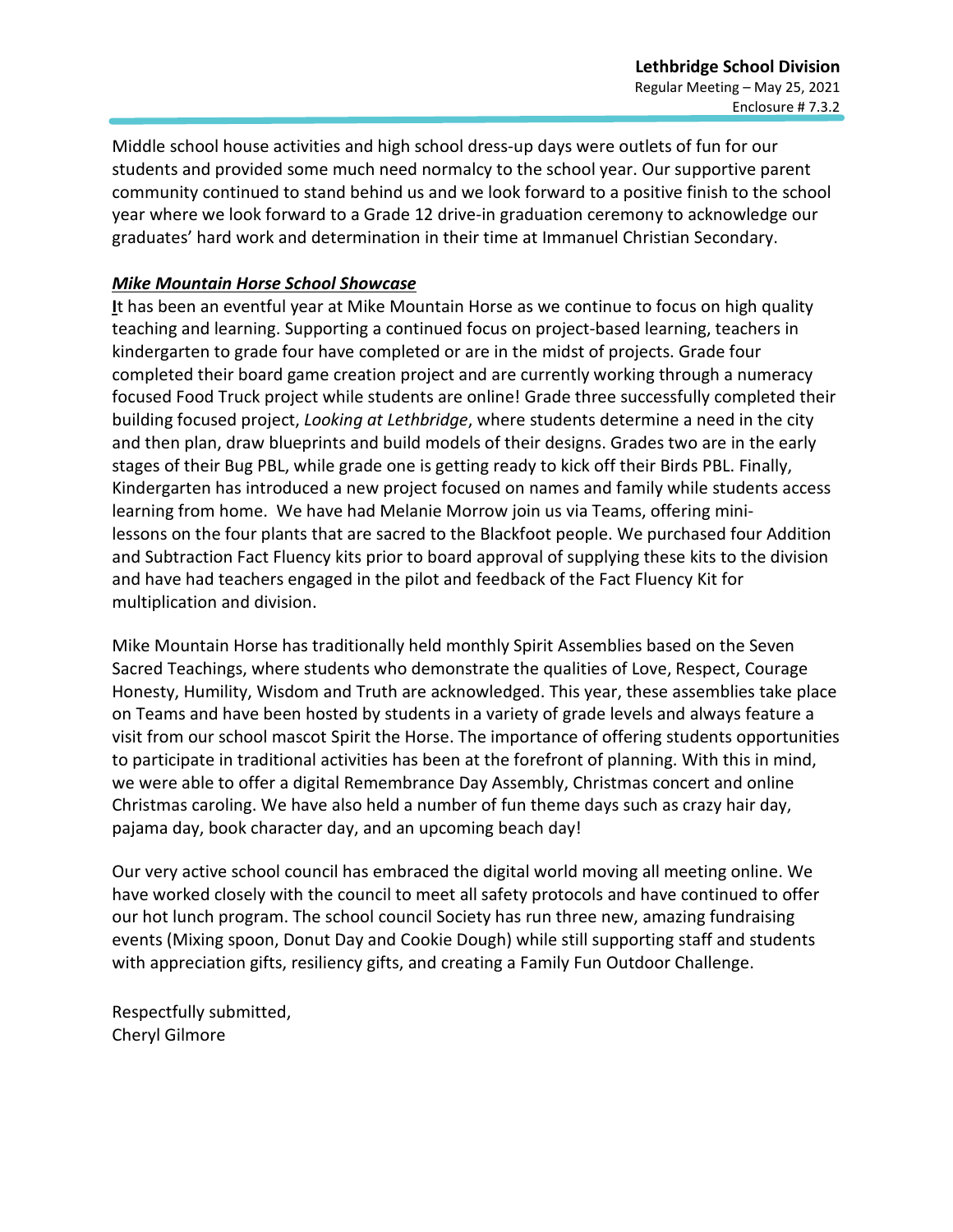May 25, 2021

To: Board of Trustees

From: Cheryl Gilmore Superintendent of Schools

#### **RE: Donations and Support**

#### **Background**

Lethbridge School Division is fortunate to be in a community that strongly supports programs and services for students. The Division is appreciative of the difference the support makes to the lives of children. These partnerships and support further the efforts of helping children come to school ready to learn, providing opportunities for engagement, and facilitating student growth and well-being. Listed below are the donations and support received by the Division.

- Vishal Sukhadiya, Pharmacist/Owner of **The Medicine Shoppe** is providing scholarships to eight high school students in the areas of Best Leadership skills (\$625) and Top Grades (\$625) for a total of \$5,000.
- The **Evangelical Free Church** made a generous donation of 40 Chromebooks to be distributed to students in need of technology devices for access to learning at home. The Chromebooks were presented to the receiving schools on May 18<sup>th</sup>. The following schools received the Chromebooks for distribution:
	- o WCHS 10 Chromebooks
	- o Wilson 10 Chromebooks
	- o GS Lakie 5 Chromebooks
	- o Paterson 5 Chromebooks
	- o Galbraith 5 Chromebooks
	- o Fleetwood 5 Chromebooks

#### **Recommendation**

It is recommended that the Board receive this summary as information.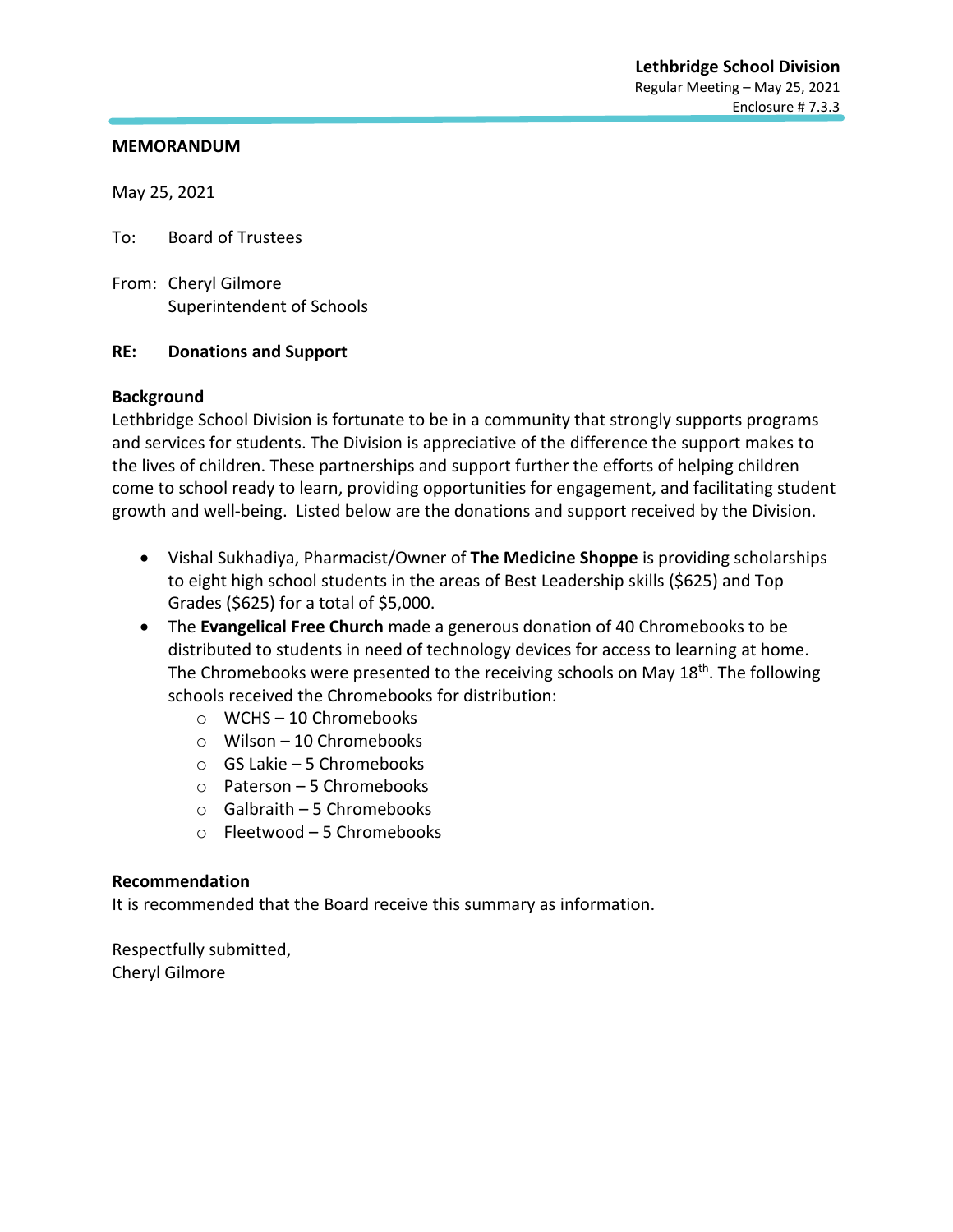May 25, 2021

To: Board of Trustees

From: Cheryl Gilmore Superintendent of Schools

#### **RE: School Graduation / Yearend Celebrations**

#### **Background**

Given the pandemic and subsequent Alberta Health Services guidelines for protecting the health and safety of all public members, regular graduation ceremonies for high schools are not possible for the second consecutive year. The staff and administration of the high schools have been incredibly innovative in their development of different graduation ceremonies that adhere to the guidelines of Alberta Health Services. The activities that are being put in place have not been finalized given the potential change in guidelines that may occur the last week of May. Trustees will be provided with the final plans of the high schools once they are in place. It is the goal of the high schools to honour the graduates and provide opportunity for celebratory closure to a milestone in the lives of these young men and women.

#### **Recommendation**

It is recommended that the Board receive this report as information.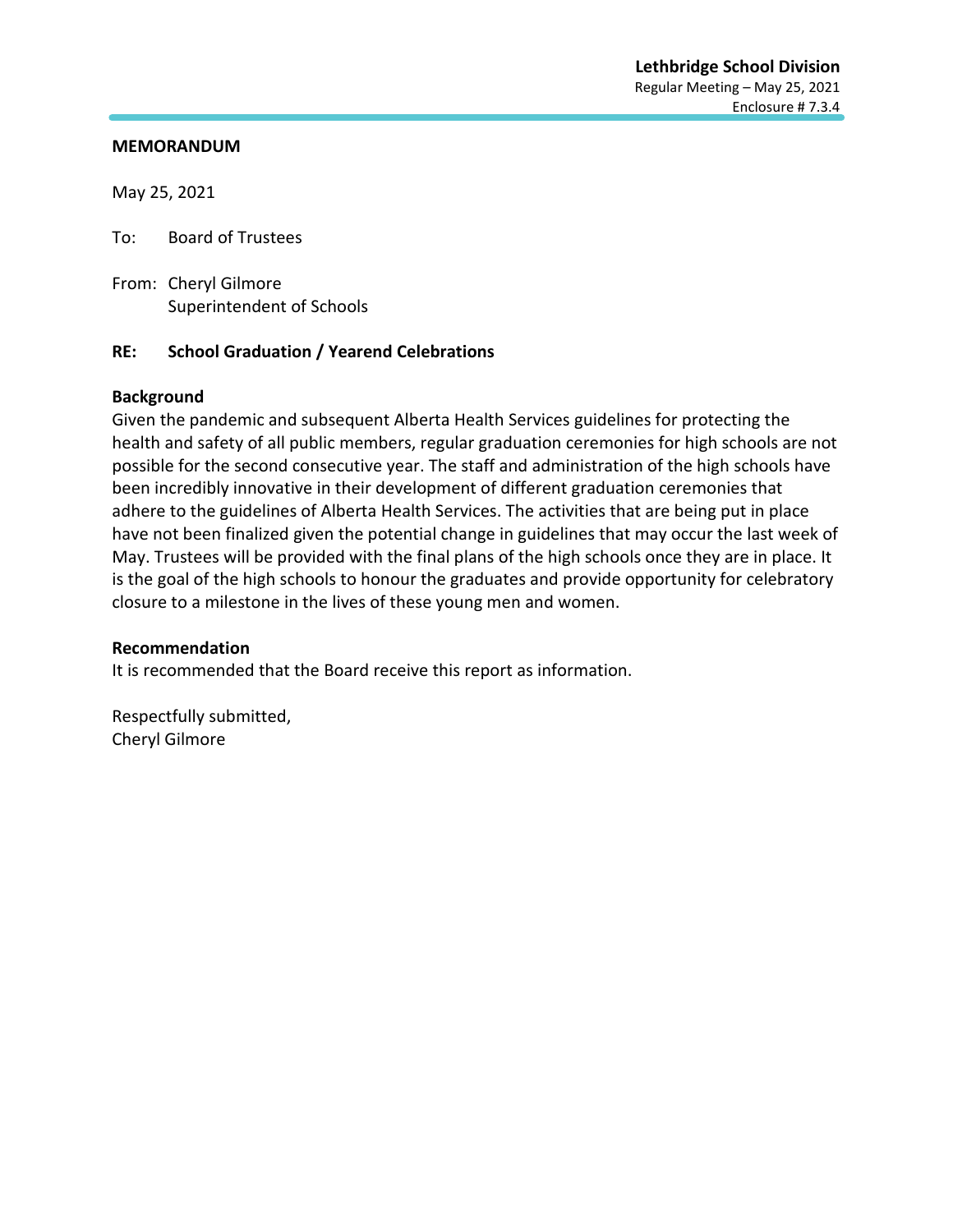# **Calendar of Events for Board of Trustees**

| June | $6 - 8$ | A.S.B.A. Spring General Meeting<br>9:00 am, Virtual Meetings      |
|------|---------|-------------------------------------------------------------------|
|      | 10      | Administrators' Committee meeting<br>1:15 pm, Microsoft Teams     |
|      | 22      | <b>Board Meeting</b><br>3:30 pm, Education Centre / Teams meeting |
|      | 25      | Elementary / Middle School Student school year ends               |
|      | 28      | High School Student school year ends                              |
|      |         |                                                                   |

29 Teaching staff school year ends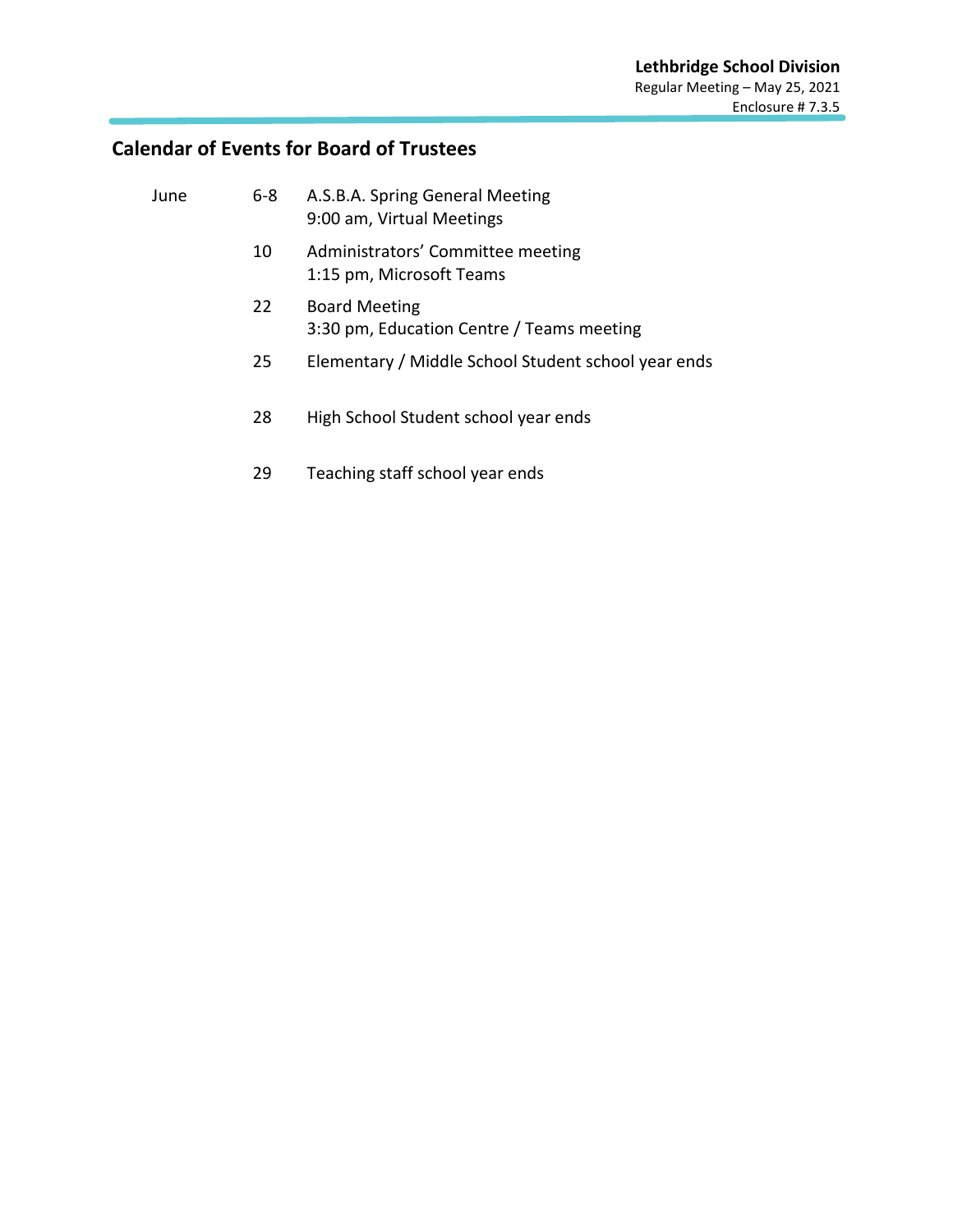May 25, 2021

To: Board of Trustees

From: Lola Major, Trustee Clark Bosch, Trustee

#### **RE: Policy Advisory Committee – April 30, 2021 and May 5, 2021**

The Policy Advisory Committee met on April 30, 2021 to review the following policies:

- Policy 204.13.1 Public Solicitations of the Board
- Policy 205.1 Trustee Compensation
- Policy 206.1 Trustee Training and Development
- Policy 301.1 Superintendent of Schools Roles and Responsibilities
- Policy 301.3 Evaluation Process for the Superintendent
- Policy 302.2 Secretary-Treasurer
- Policy 601.1 School Three Year Education Plan and Annual Education Results Report

The Policy Advisory Committee met on May 5, 2021 to review the following policy:

• Policy 606.5 Educating Students at Home

Policies were distributed for stakeholder feedback.

Respectfully submitted, Lola Major Clark Bosch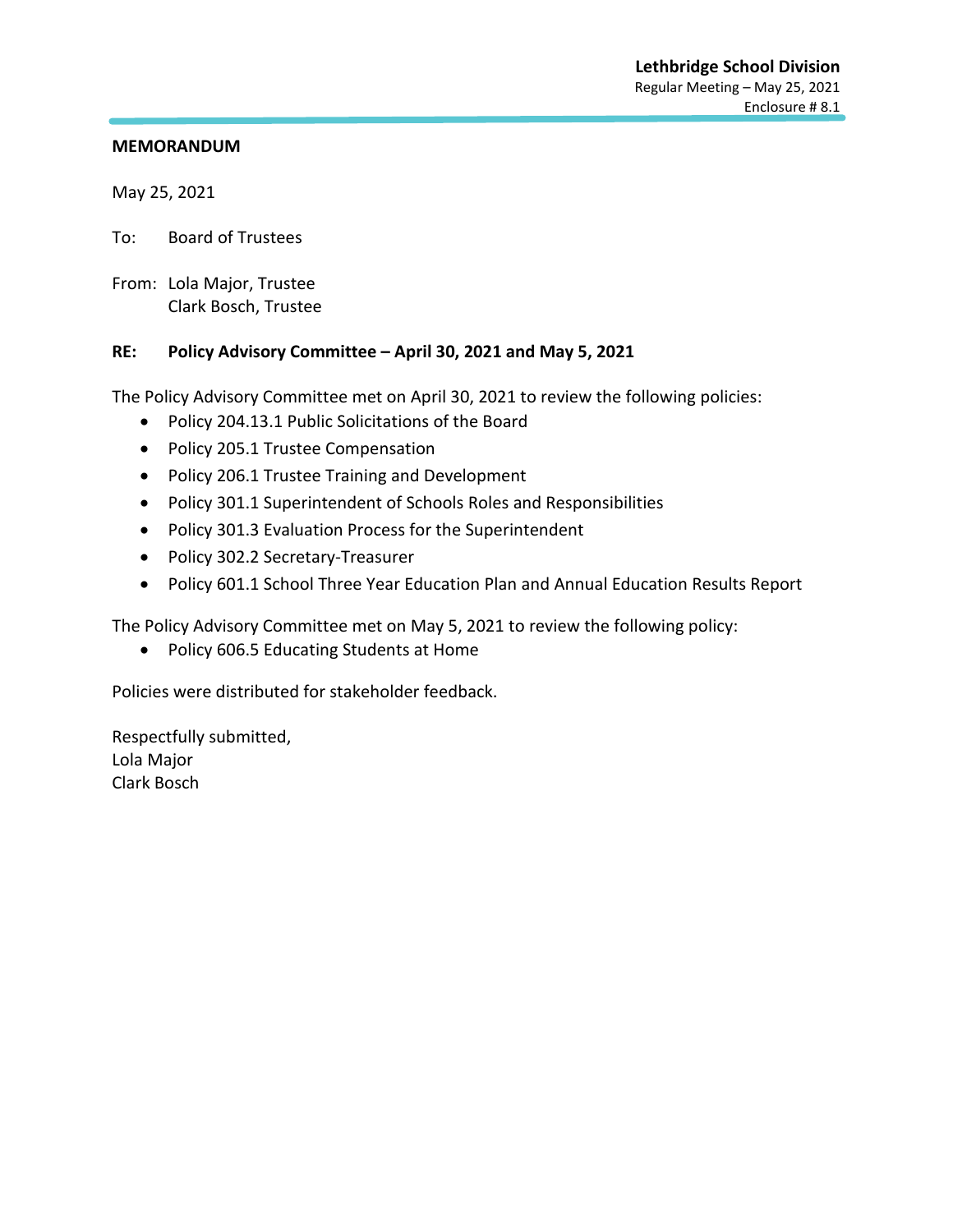May 25, 2021

To: Board of Trustees

From: Christine Light, Trustee

#### **RE: Poverty Intervention Committee – May 5, 2021**

Committee Members Present: Christine Light, Karen Rancier, DeeAnna Presley-Roberts, Ciona Thompson, Donna Stodolka, John Chief Calf, Brian Palsky, Jamie Walburger

Family Support

- DeeAnna shared a year-end summary video. This video is available on the Poverty Committee Web Site.
- Family Support Workers are mainly relying on referrals from schools. Usage of supplies and materials is lower this year. This could be due to changes in school roles and not being able to accurately identify needs and/or families accessing community resources.
- Highlighted Community Partners: Interfaith Food Bank, My City Care, Shoe Warehouse, Mtn Warehouse, McKillop United Church (knitter's group), LDS church, Blood Tribe Housing, University Drive Alliance Church.

#### WAM Bags

- At least 100 fewer bags distributed this year. DeeAnna will compile information reflecting where families are receiving supports.
- Wellness Presentation to the Board will be put onto PIC web site.

Financial Report

- To date 10 schools have accessed Poverty Funding.
- Total donations to date for the 2020/2021 school year: \$2770.
- Board donation to the PIC will be reinstated for the for the 2021/2022 school year.

#### Goals/Vision for 2021-2022

- Continued advocacy and public awareness of the work of the Committee.
- Welcoming student committee members.
- Increasing knowledge and awareness of poverty issues within our New to Canada Community.
- 11. Next Meeting: October 2021 (Date TBD)

Respectfully submitted, Christine Light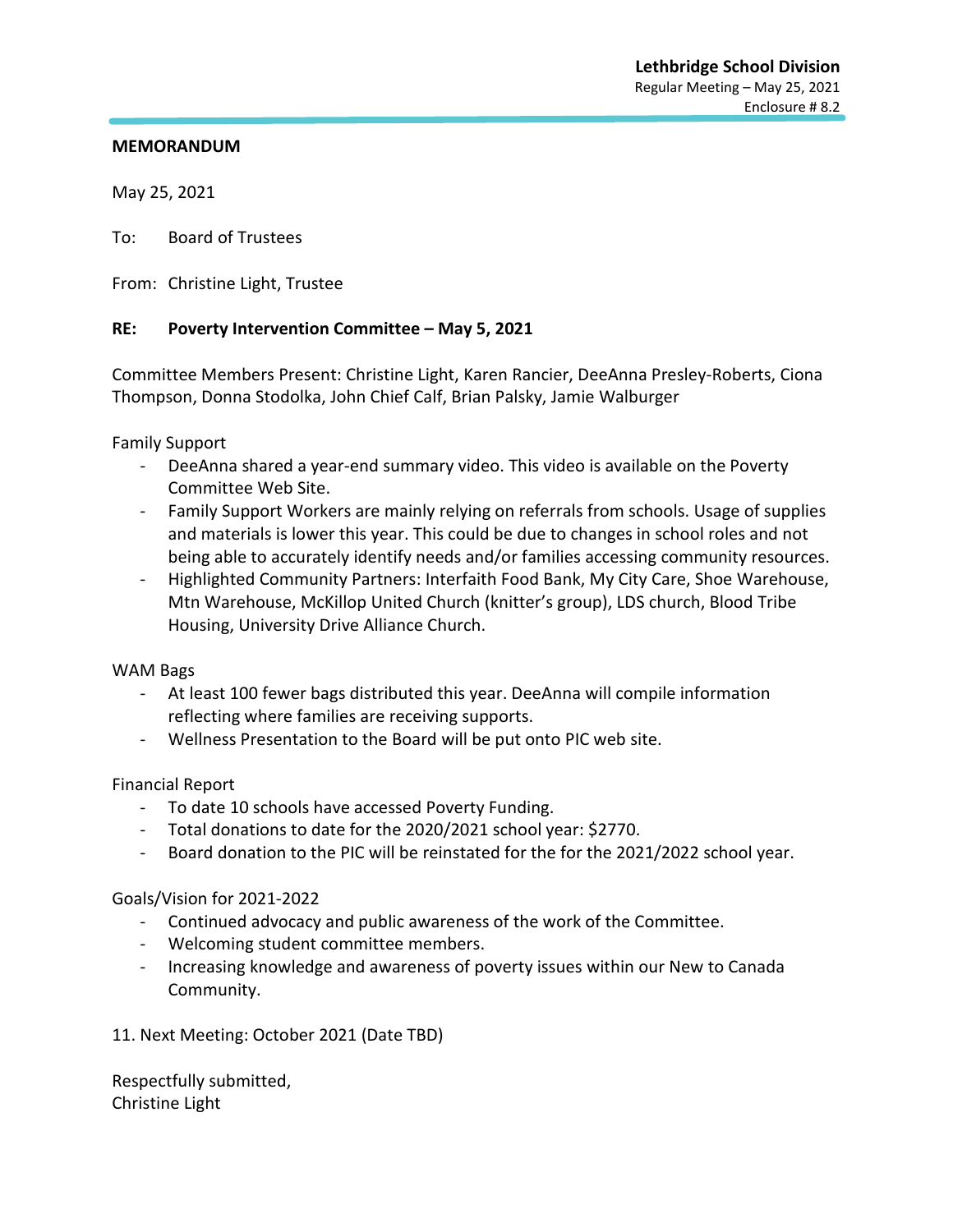May 25, 2021

- To: Board of Trustees
- From: Christine Light, Trustee

#### **RE: ATA Local Council – May 5, 2021**

- 1. Discussion regarding pilot program for ASEBP for all leaves over 2 weeks in length.
	- Concerns over need to disclose more information earlier than typically required.
	- Confusion within communication process.
	- Trying to make transition smoother to long-term disability.
- 2. New Teacher Induction
	- 60+ new teachers
	- Drop-in style celebration: speeches recorded and timed.
- 3. Retirement Celebration
	- Pick-up style dinner; décor basket; pre-recorded speeches.
- 4. DEHR
	- June is Pride month. COVID edition pride shirt and swag.
- 5. Curriculum
	- This issue has united the teaching profession more than has ever been.
	- Teachers discouraged from participating in private MLA working groups and to communicate through boards.
- 6. Local Political Engagement
	- General discussion of fall elections; ATA revamping *Vote for Kids* web site.
	- Local council should liaison with Division School Council. A representative should attend each meeting to connect with this community.

Respectfully submitted, Christine Light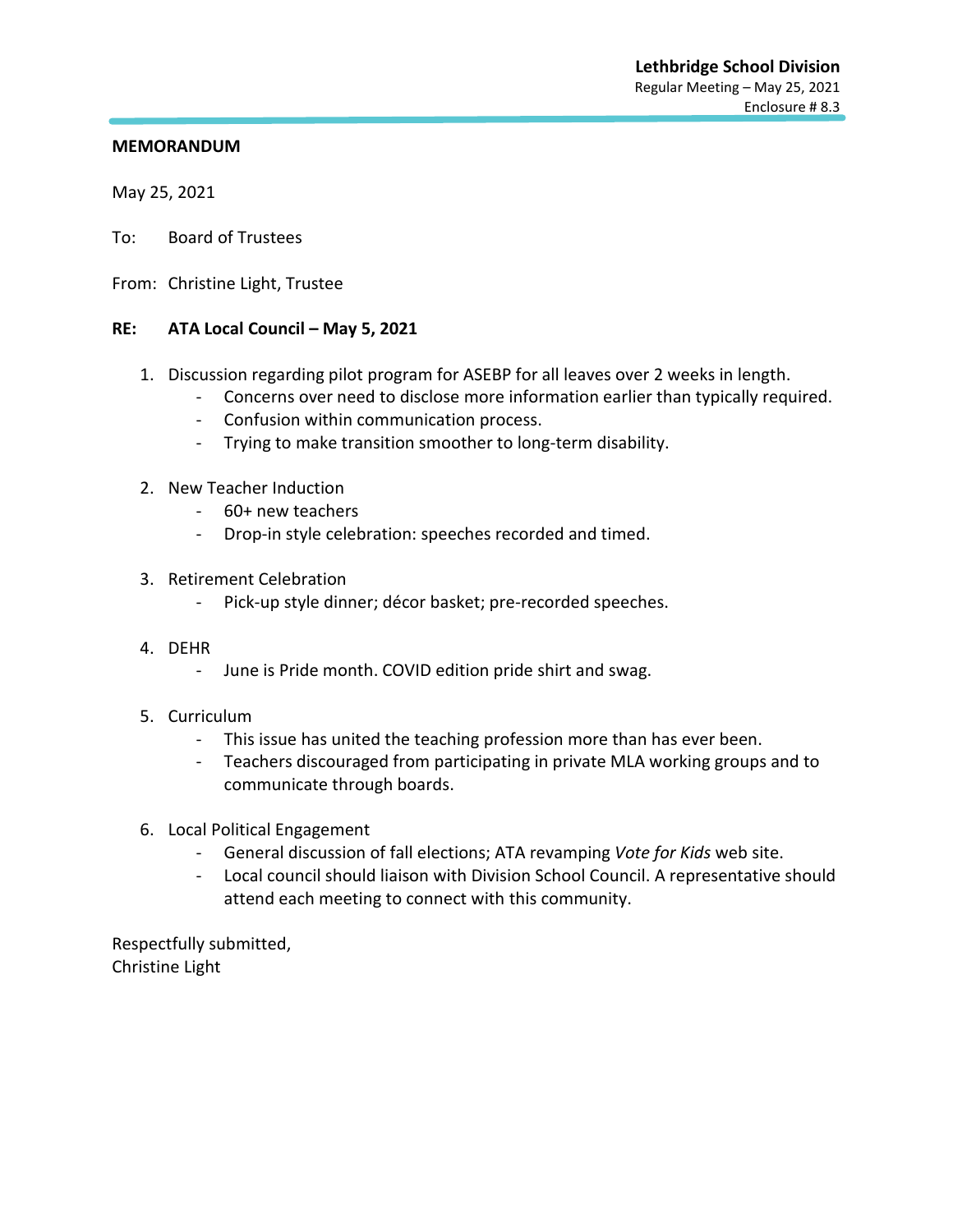May 25, 2021

To: Board of Trustees

From: Clark Bosch, Trustee

#### **RE: Board Budget Committee – May 6, 2021**

Committee Members:

- Clark Bosch, Chair of Board Budget Committee
- Donna Hunt, Trustee
- Cheryl Gilmore, Superintendent
- Christine Lee, Associate Superintendent, Business and Operations
- Mark DeBoer, Director of Finance
	- 1) The Committee was provided an overview of the draft 2021/2022 Preliminary Budget including a Funding & Teaching Staffing Analysis.
	- 2) The Committee discussed the public presentation and engagement of the budget, including
		- informing public of 2021/2022 budget and feedback process in advance,
		- use of a pre-recorded budget presentation for uploading on the website,
		- providing copies of the budget boards, executive summary, infographics, and other budget information on the website (for budget details and analysis)
		- options for public feedback, including use of online feedback form, and
		- process of providing feedback to the Board Budget Committee

Respectively Submitted, Clark Bosch